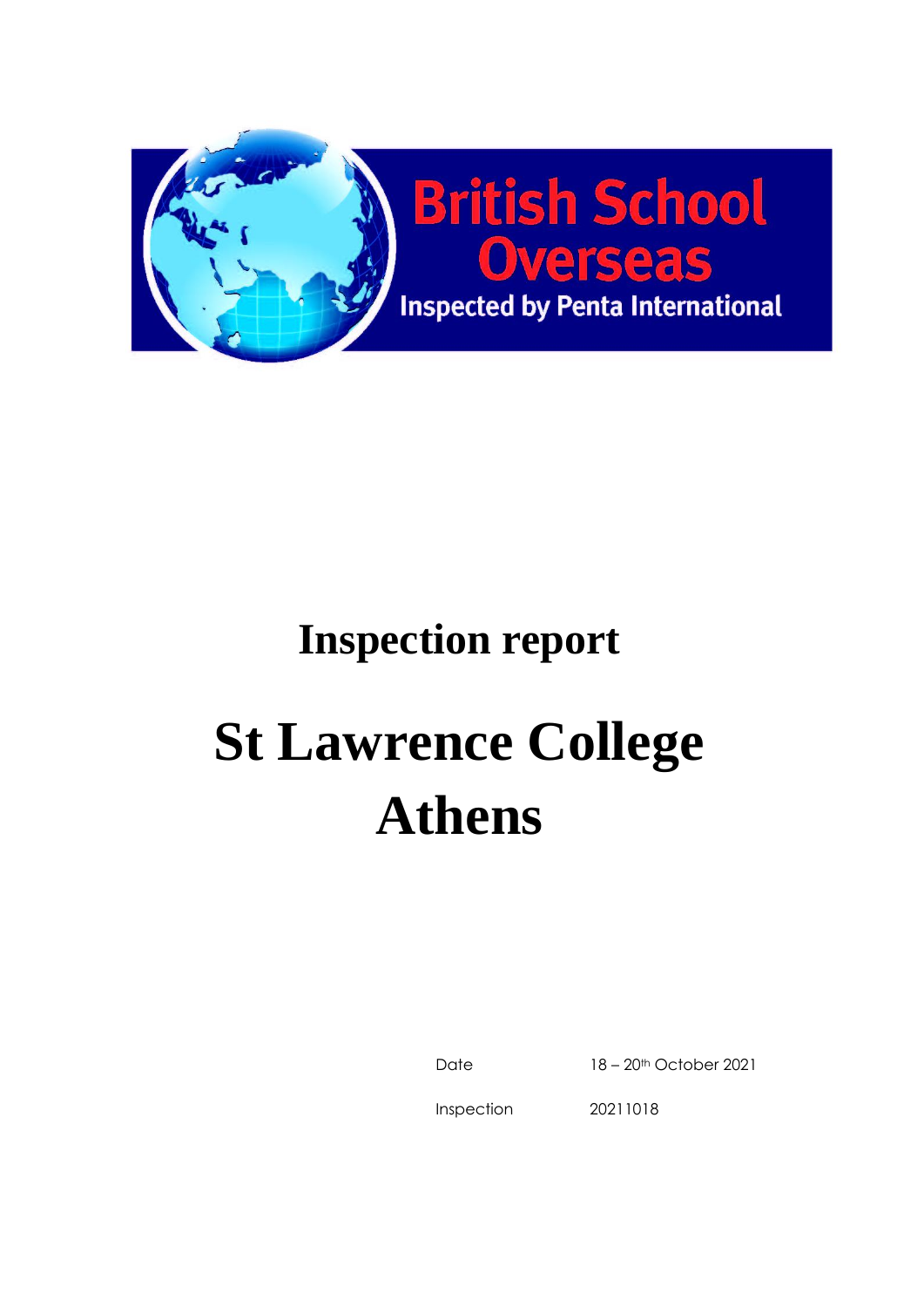

**18th - 20 th October 2021**

| Contents       |                                                                                      | page           |
|----------------|--------------------------------------------------------------------------------------|----------------|
| 1              | Purpose and scope on the inspection                                                  | $\overline{2}$ |
| $\overline{2}$ | Compliance with regulatory requirements                                              | $\overline{2}$ |
| 3              | Overall effectiveness of the school                                                  | 3              |
|                | 3.1<br>What the school does well                                                     | 3              |
|                | 3.2<br>Points for improvement                                                        | 4              |
| 4              | The context of the school                                                            | 5              |
|                | 4.1 The British nature of the school                                                 | 7              |
| 5              | <b>Standard 1</b><br>The quality of education provided by the school                 | 8              |
|                | Curriculum<br>5.1                                                                    | 8              |
|                | 5.2 Teaching and assessment                                                          | 10             |
|                | 5.3 Standards achieved by pupils                                                     | 12             |
| 6              | <b>Standard 2</b><br>The spiritual, moral, social and cultural development of pupils | 13             |
| $\overline{7}$ | <b>Standard 3</b><br>The welfare, health and safety of pupils                        | 15             |
| 8              | <b>Standard 4</b><br>The suitability of the proprietor and staff                     | 17             |
| 9              | <b>Standard 5</b><br>The premises and accommodation                                  | 18             |
| 10             | <b>Standard 6</b><br>The provision of information for parents, carers and others     | 19             |
| 11             | <b>Standard 7</b><br>The school's procedures for handling complaints                 | 20             |
| 12             | <b>Standard 8</b><br>Leadership and management of the school                         | 21             |

0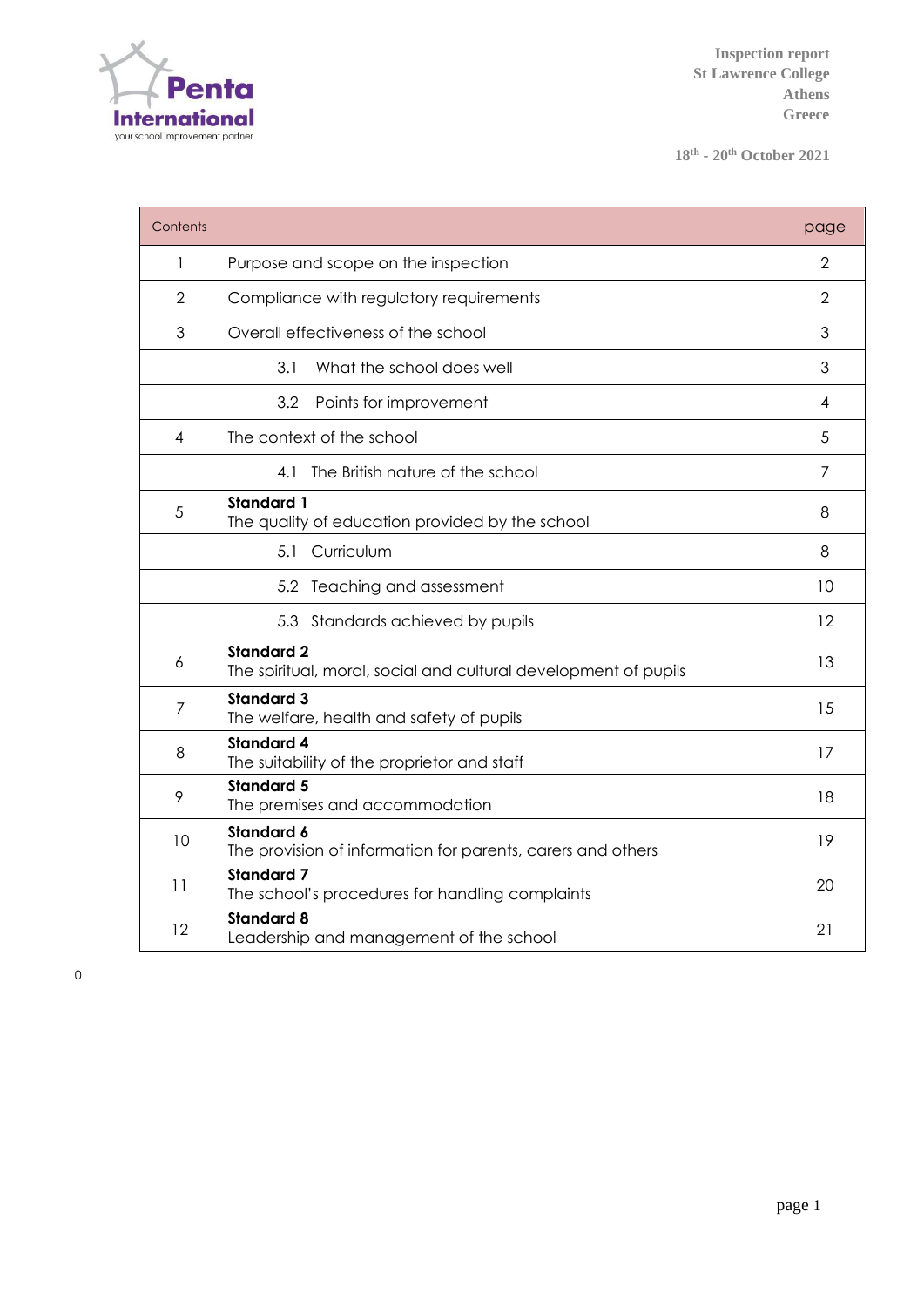

**18th - 20 th October 2021**

#### 1. Purpose and scope of the inspection

The Department for Education has put in place a voluntary scheme for the inspection of British schools overseas, whereby schools are inspected against a common set of standards that British schools overseas can choose to adopt.

The inspection and this report follow the Department for Education (DFE) schedule for the inspection of British Schools overseas.

The purpose of the inspection is to provide information to parents, teachers, senior managers and the school's management on the overall effectiveness of the school, the standard of education it provides and its compatibility with independent schools in the United Kingdom.

The inspection and report will cover the key areas of quality of the curriculum; quality of teaching and learning; the spiritual, moral, social and cultural development of pupils; their welfare, health and safety; the suitability of the proprietor and staff; the school's premises and accommodation (including boarding); and the school's complaints procedures. An essential part of the inspection is considering the extent to which the British character of the school is evident in its ethos, curriculum, teaching, care for pupils and pupils' achievements.

This inspection was completed by Penta International. Penta International is approved by the British Government for the purpose of inspecting schools overseas. As one of the leading inspection providers, Penta International reports to the English Department for Education (DFE) on the extent to which schools meet the standards for British Schools Overseas.

During the inspection visit, 73 lesson observations took place, as well as a series of learning walks. School documentation and policies were analysed and data reviewed. Pupils' workbooks were scrutinised, and discussions were held with the senior staff, the management team, and a range of teachers, parents and groups of pupils. The inspection team were in school for three days.

The lead inspector was Karen Hanratty. The team members were Tammy Naidoo, Rebecca Baggaley and Lewis Baillie.

#### 2. Compliance with regulatory requirements

St Lawrence College, Athens (SLC) meets all the standards for British Schools Overseas.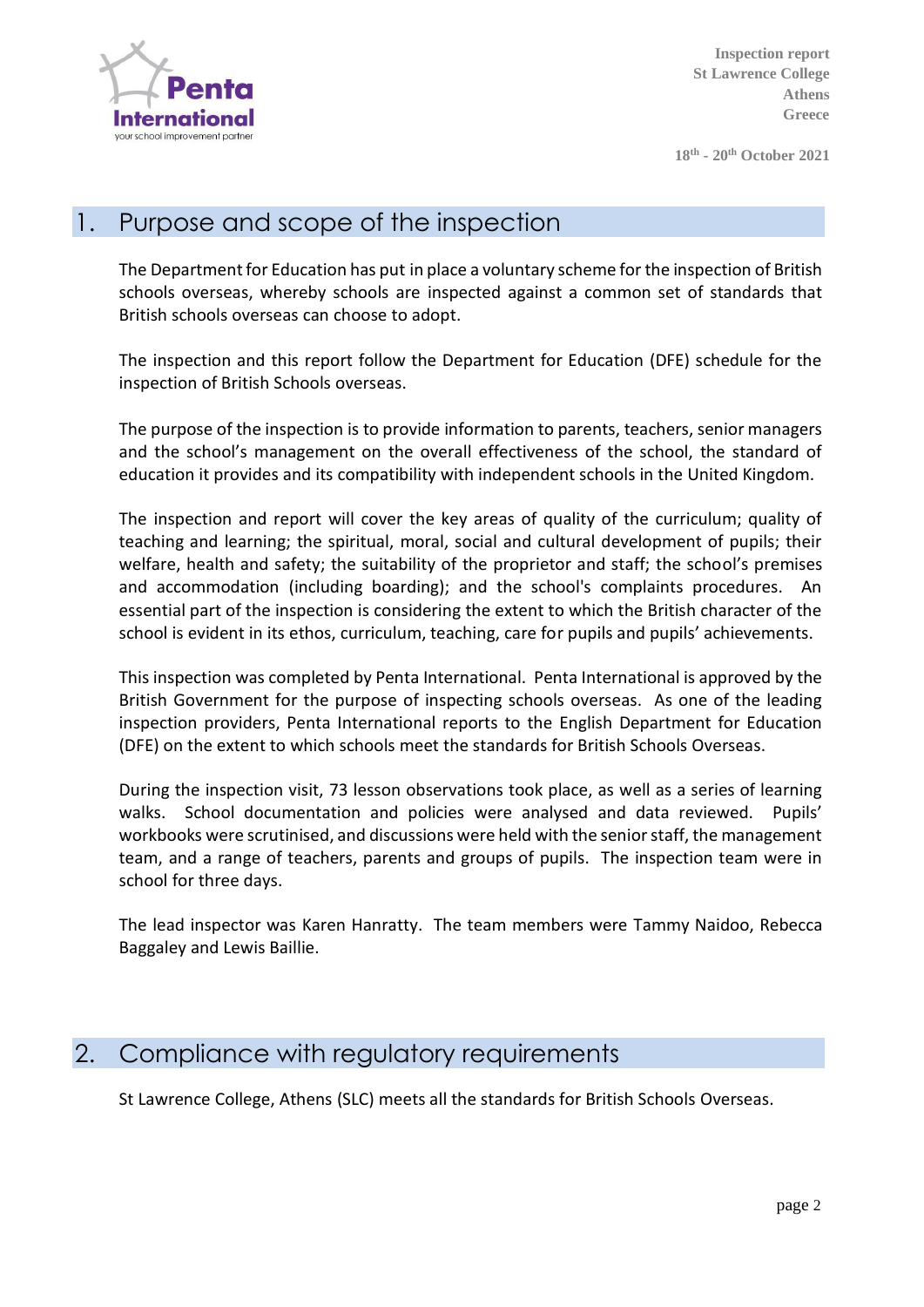

**18th - 20 th October 2021**

#### 3. Overall effectiveness of the school

The school offers a British style education which is of a high standard. As a result, pupils make good progress and standards of academic attainment are high. Pupils are well-behaved, have excellent manners and are proud of their school. The leadership provided by the headmaster, headteacher of juniors and other leaders guides the school on a strong path of continual improvement. The care and support offered to pupils, and standards of health and safety ensure a nurturing, safe learning environment.

#### 3.1 What the school does well

There are many strengths at the school, including the following:

- The proprietors' commitment to and passion for the school
- The unity of vision and purpose displayed by the headmaster, headteacher of juniors and other senior and middle leaders of the school
- The pupils, whose behaviour in class and around the school, and attitudes to learning are exemplary
- Positive relationships across the school
- The high level of pastoral care which leads to a safe and happy school environment in which pupils thrive
- Pupils' attainment across the school
- Provision and support of pupils who speak English as an additional language
- The breadth of extra-curricular activities and curriculum enrichment
- The teaching of English, particularly in Key Stage 2 and the senior school
- The in-depth subject knowledge of teachers in the senior school
- Communications with parents and responsiveness to any concerns raised
- Developments and improvements made since the previous report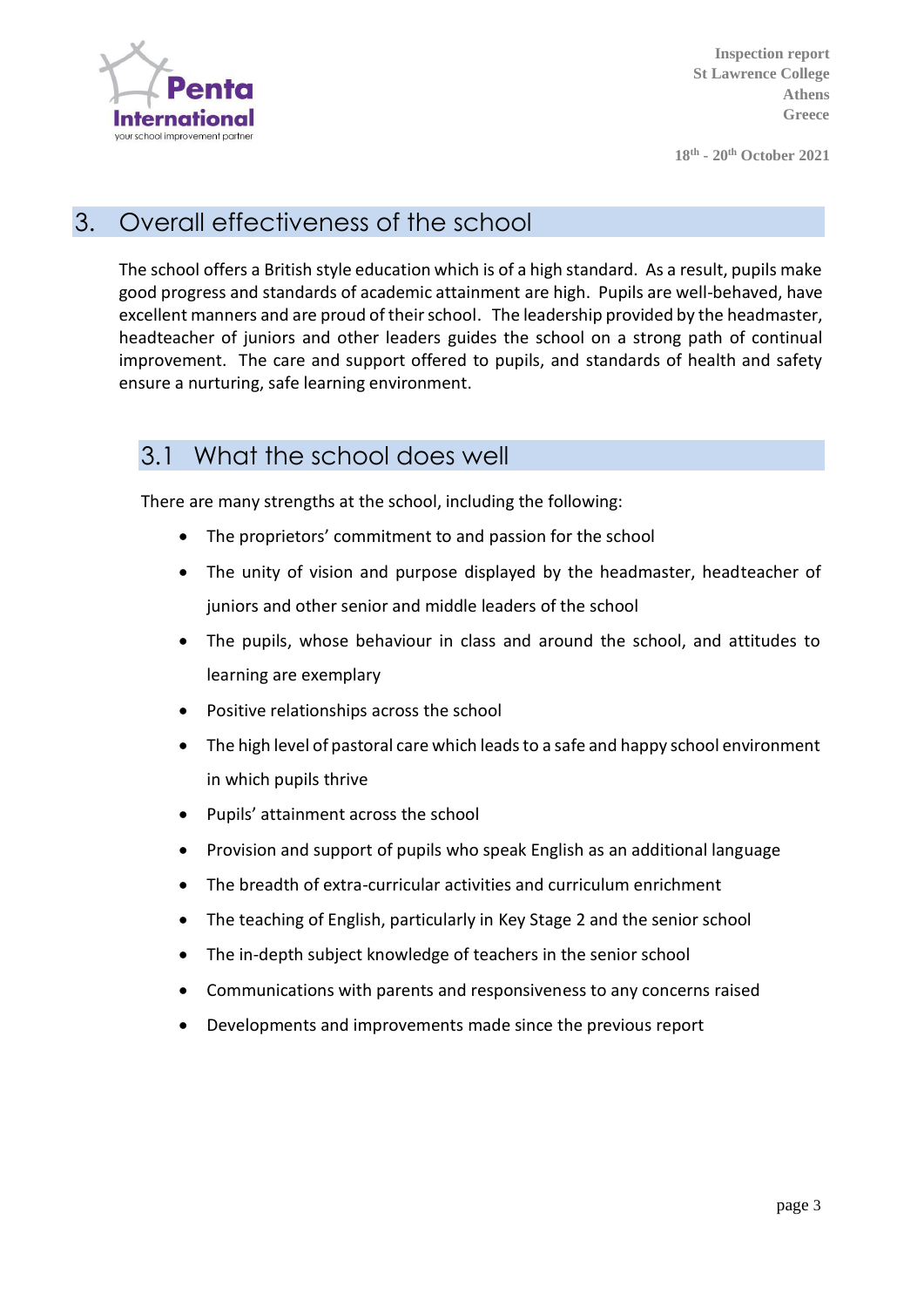

**18th - 20 th October 2021**

#### 3.2 Points for improvement

While not required by regulations, the school might wish to consider the following development points:

- 1. To establish a joint vision of excellence in teaching and learning across the school, leading to the further development of:
	- a) robust procedures for the assessment and tracking of pupil progress
	- b) higher levels of challenge and expectation in all lessons, particularly for the most able
	- c) greater opportunities for creativity and pupil-led learning
	- d) EYFS provision guided by UK best practice, centred on play-based and child-initiated learning, including the use of outdoor learning spaces
	- e) manageable SEN practices which are embedded, with impact tracked, to best support the attainment and progress of pupils
- 2. To provide greater training and development opportunities for middle and senior leaders, to equip them with the skills required to fulfil their roles and achieve maximum impact on further school improvements.
- 3. Within and beyond the classroom, to develop the use of IT and other learning technologies by pupils, to ensure they attain the necessary skills, knowledge and capabilities for higher education, work and life in the 21<sup>st</sup> century.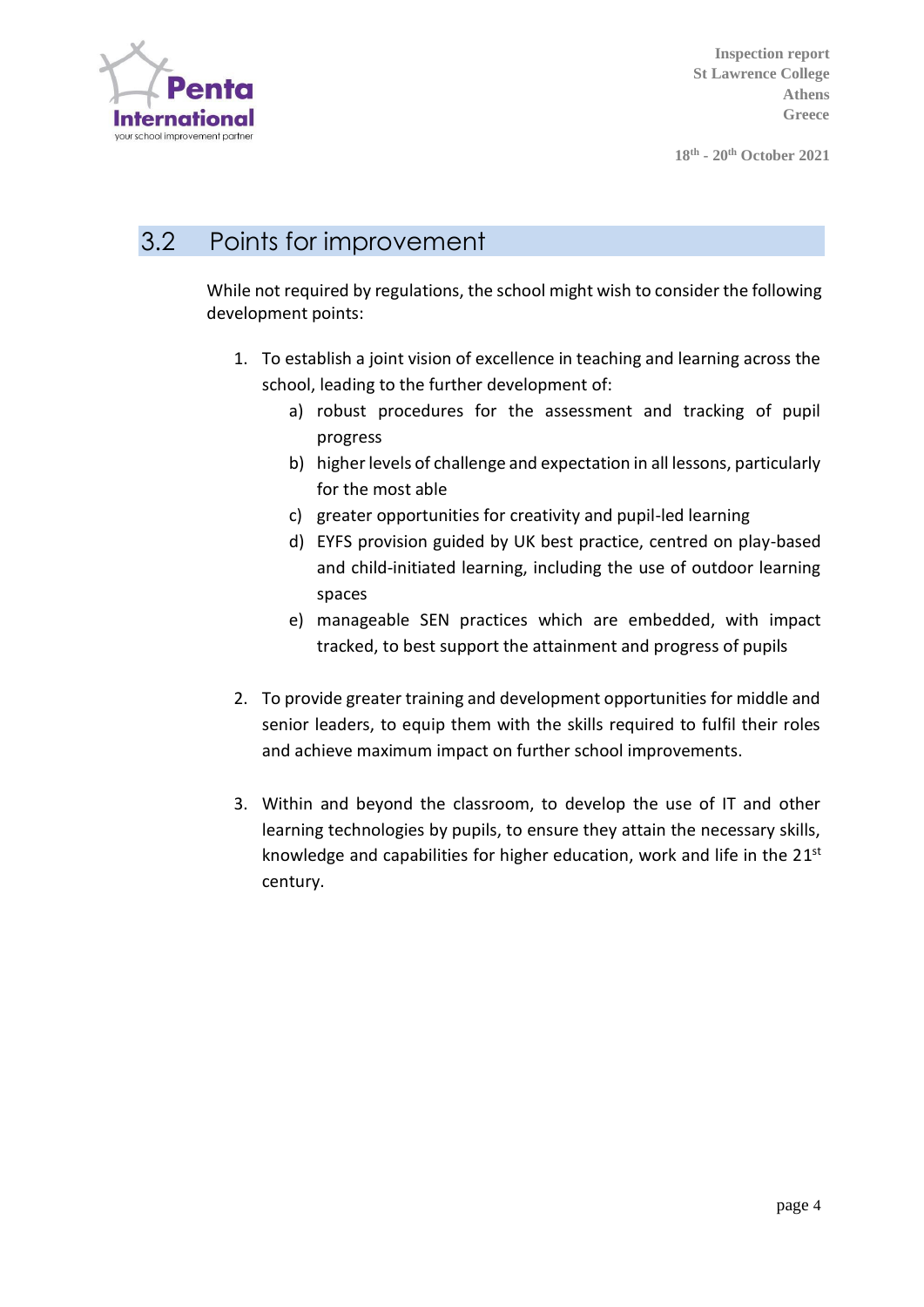

**18th - 20 th October 2021**

## 4. The context of the school

| Full name of School                       | St. Lawrence College                        |           |             |    |             |             |     |
|-------------------------------------------|---------------------------------------------|-----------|-------------|----|-------------|-------------|-----|
| Address                                   | Anemon Street, Koropi 19400, Athens, Greece |           |             |    |             |             |     |
| Telephone Number/s                        | +30 2108917000                              |           |             |    |             |             |     |
| <b>Fax Number</b>                         | +30 2108917010                              |           |             |    |             |             |     |
| <b>Website Address</b>                    | www.slc.gr                                  |           |             |    |             |             |     |
| Key Email Address/s                       | info@slc.gr                                 |           |             |    |             |             |     |
| Headteacher/Principal                     | Mr Phil Holden                              |           |             |    |             |             |     |
| Chair of Board of<br>Governors/Proprietor | Mrs Kiki Karakostas                         |           |             |    |             |             |     |
| Age Range                                 | 2.6 months - 18 years                       |           |             |    |             |             |     |
| Total number of pupils                    | 990                                         |           | <b>Boys</b> |    | 508         | Girls       | 482 |
|                                           | 0-2 years                                   |           | $\mathbf 0$ |    | 12-16 years |             | 437 |
| Numbers by age                            |                                             | 3-5 years |             | 81 |             | 17-18 years | 140 |
|                                           | 6-11 years                                  |           | 332         |    | 18+ years   |             | 0   |
| Total number of part-time children        |                                             |           | $\mathbf 0$ |    |             |             |     |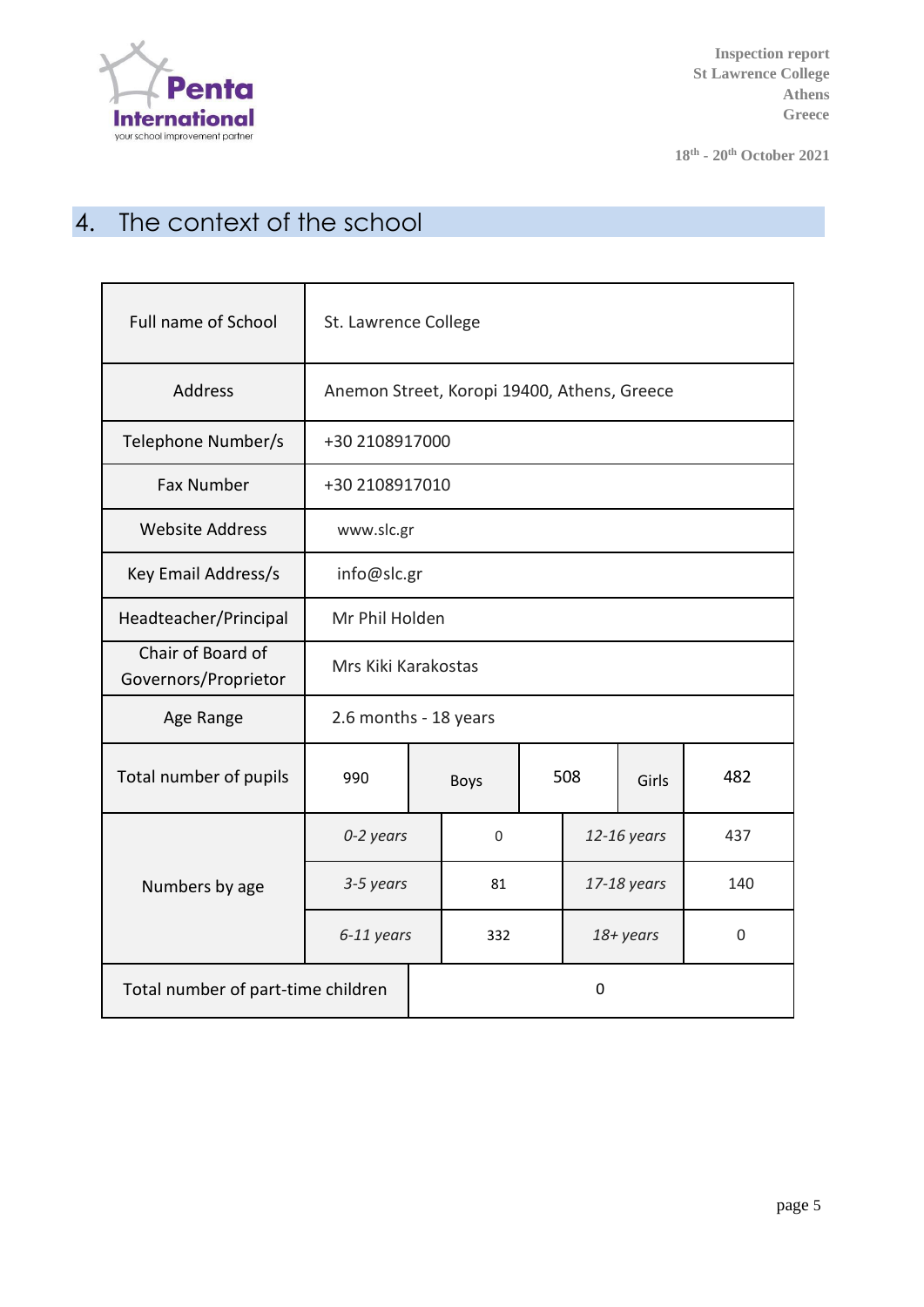

**18th - 20 th October 2021**

St. Lawrence College, established in 1980, is a British international school in south-eastern Athens. The school has been situated at its current location since 2004 having been based in various districts of Athens before then. St. Lawrence College received BSO accreditation in October 2016.

Pupil enrolment at St. Lawrence College has grown by over 35% since the last BSO inspection. This growth is in parallel with the continued growth of the staff body, and the progression of the school in terms of curriculum, pastoral care provision and staff training and development. There have been positive enhancements in some facilities with plans for further developments, including a re-designed senior school library and a performing arts centre.

The school identifies the following challenges:

- National economic challenges as a result of the weakened Greek economy
- Rising costs amidst frozen school fees over recent years
- Uncompetitive salaries and other challenges to recruitment and retention of the best staff
- The impact of Brexit on staff recruitment, visas and acquisition of resources
- The impact of Brexit on UK university fees for EU students
- The impact of Covid-19, particularly on the social aspects of school life, planned school developments and the scope of teaching strategies permitted
- Recent local blocks on building permissions, hindering plans for campus developments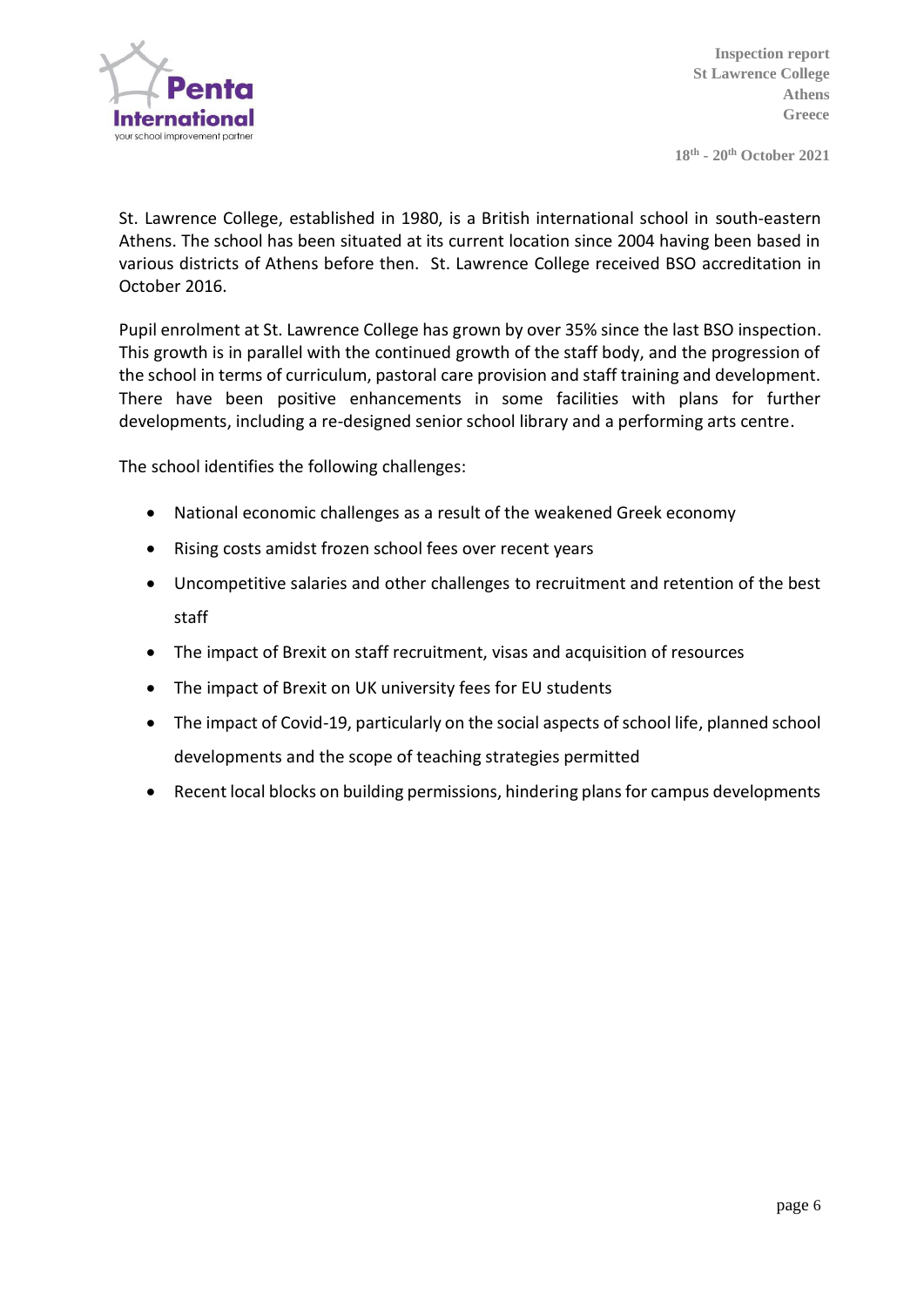

**18th - 20 th October 2021**

#### 4.1 British nature of the school

The school has a palpable British feel and appearance, in many aspects.

The curriculum is based on the National Curriculum for England, the Early Years Foundation Stage programme and iGCSE, AS and A level public examination requirements. In the junior school, the National Curriculum is supported by the Cambridge Primary Curriculum.

A wide range of extra-curricular activities is in place to support and extend the formal curriculum. Off-site visits and relevant visitors offer further enrichment to the stated curriculum, as do celebrations and school events which have a distinctly British nature, for example Remembrance Sunday, Carol Concerts, and Easter Bonnet parades.

Styles of teaching and learning are informed by UK best practice, and staff professional development is used to develop consistency of approach in this area.

The school leadership hierarchy is common to British schools, with clearly described roles for leaders and teachers in both junior and senior sections of the school. The pupils are divided into year groups, Key Stages and school sections consistent with British definitions and age-groups.

Pupils wear a school uniform, unlike many schools in Greece. There is high importance placed on pastoral care, with dedicated staff positions created to foster and support pupils' welfare and well-being. The school's values of Community, Tolerance, Respect, Honesty, and Positivity reflect British values.

The education of the whole child and the development of the broader skills and awareness towards becoming a valuable, contributing citizen in society are important aspects of an education at St Lawrence College. Pupils develop a love of learning, and the skills of enquiry and teamwork they will need in their futures as they meet academic and professional challenges.

The school campus and facilities support the curriculum in place and provide appropriate areas for learning, socialising and recreation. The school is maintained to high levels of safety and cleanliness.

Over 75% of pupils go on to higher education at university destinations within the UK.

The school is a member of COBIS, which provides a range of excellent training opportunities for staff and leaders and access to a plethora of exciting academic and extracurricular experiences for pupils.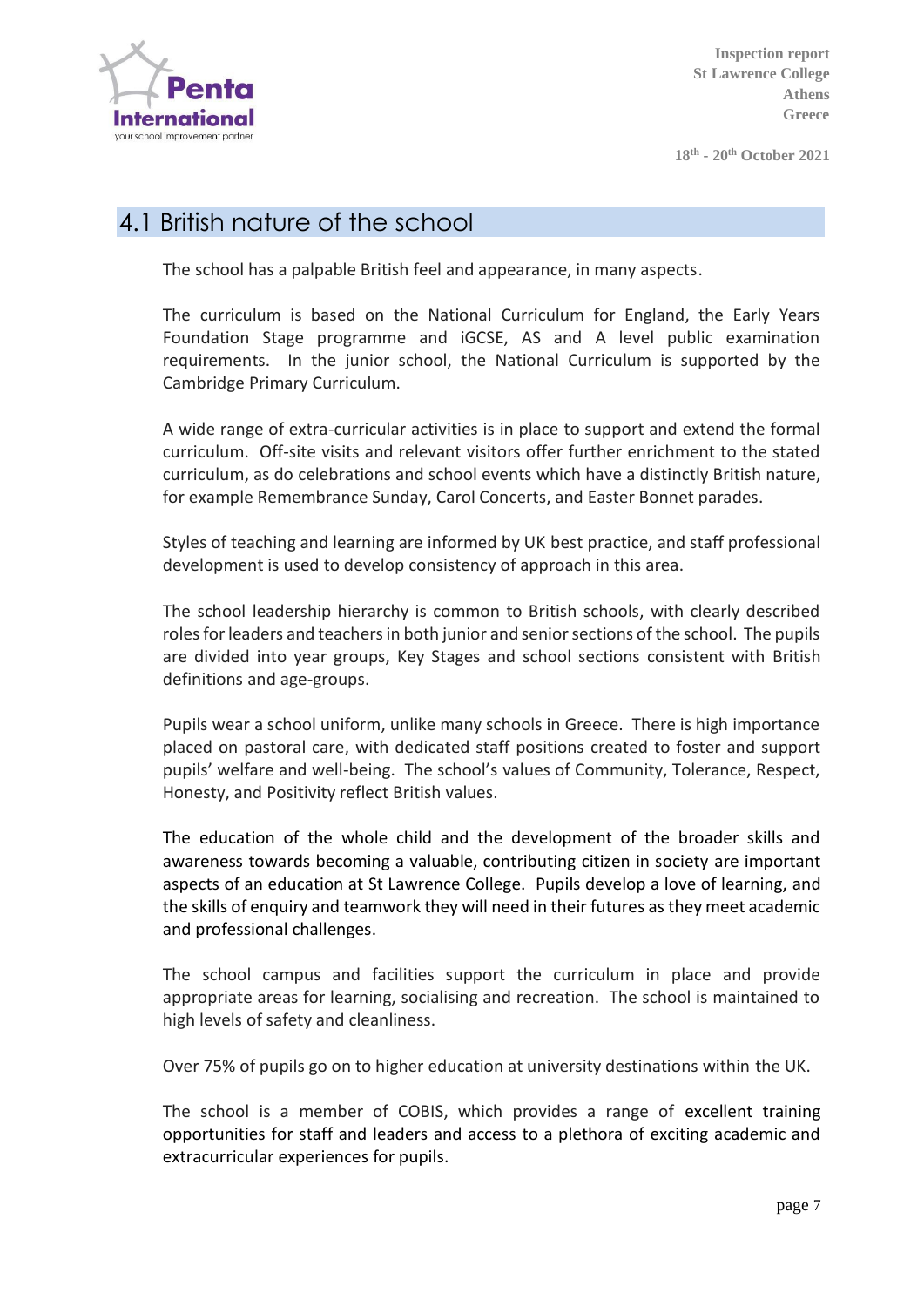

**18th - 20 th October 2021**

## *5. Standard 1* The quality of education provided by the school

The quality of education provided by SLC fully meets the requirements of the BSO Framework.

#### 5.1 Curriculum

The quality of the curriculum is good.

The school provides a full-time supervised education for pupils of compulsory school age, meeting local requirements. The principal language of instruction is English, with the exception of lessons in Greek and other foreign languages. The teaching of the Greek language is compulsory from year 1 to year 11.

The school has written curriculum policies which are supported by plans and schemes of work. The effective implantation of the policies enables pupils to acquire skills in speaking, listening, literacy and numeracy. In the junior school, the curriculum taught is based on the Cambridge Primary Programme in the core subjects of English, mathematics and science. The National Curriculum of England is used in the teaching of the foundation subjects. A phonics programme is in place, however greater rigour and consistency in this area would lead to a further improvement in outcomes for pupils. In the Senior School, the Cambridge Secondary 1 and Cambridge Secondary 2 are followed with reference made to the English National Curriculum where relevant.

The Foundation and Reception classes follow the Early Years Foundation Stage (EYFS) curriculum, working towards the early learning goals. While the pupils demonstrate a good level of engagement, the school recognises that provision for play-based and childinitiated learning experiences is needed. The use of outdoor learning spaces will also enhance the provision of learning. Pupils are offered a variety of subjects which include linguistic, mathematical, scientific, technological, human, social, physical, aesthetic and creative learning opportunities.

Across the school, the curriculum is broad and balanced, and provides a good education. The curriculum provides for the interests of the pupils as well as the academic, moral, physical, creative, and social development of pupils. The school recognises that a more child-centred approach to learning and greater opportunities for challenge must be developed across the school.

The curriculum on offer is enriched by an extensive programme of extra-curricular activities (ECAs) which offers pupils opportunities to explore their physical, creative and social interests. The range includes drama, gardening club, football, karate, robotics,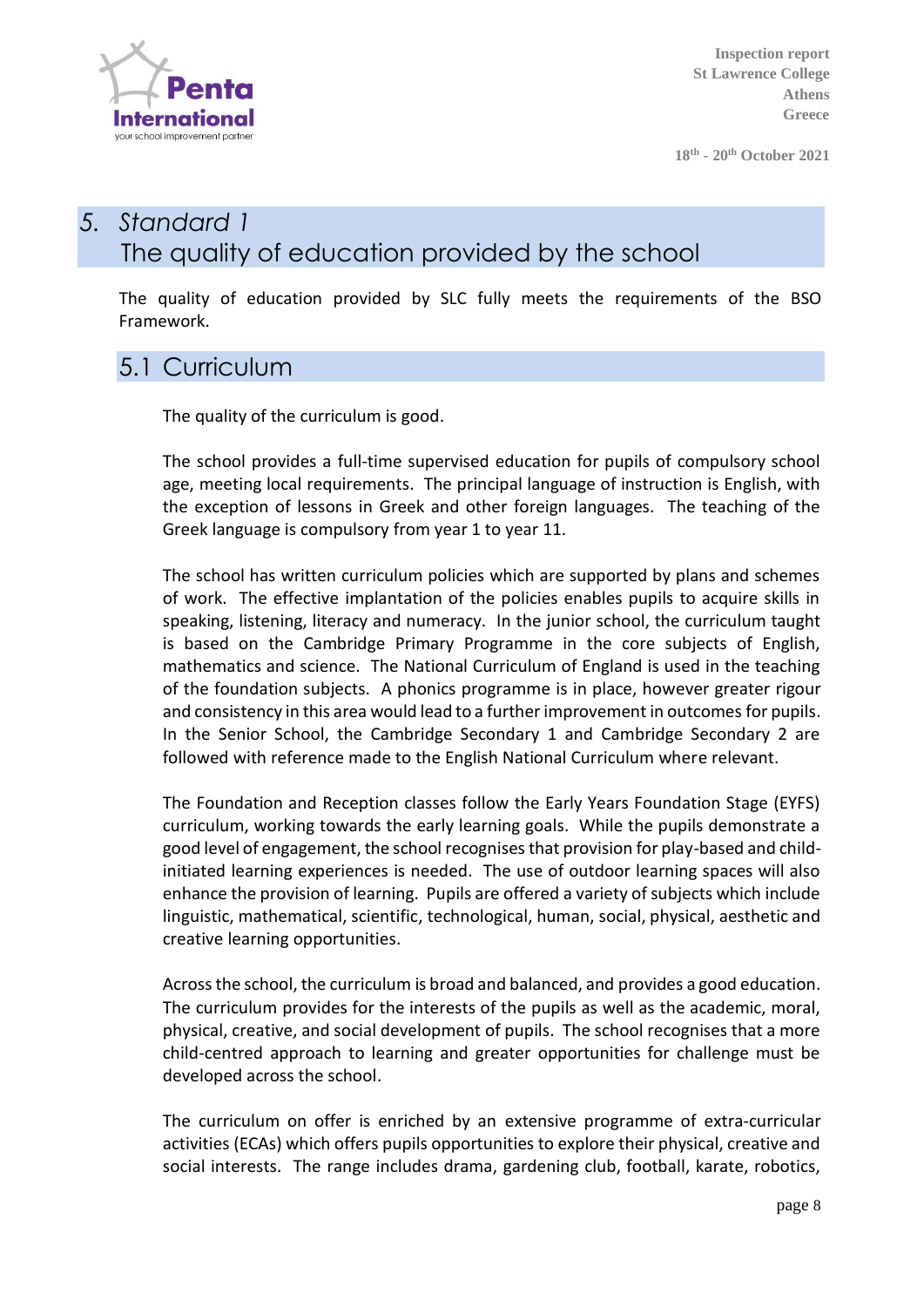

**18th - 20 th October 2021**

art and mini yoga. The provision also gives the opportunity for pupils to broaden their experiences and seek new challenges such as the International Award, STEM and robotics clubs, services society and Model United Nations. Further enrichment is provided through theme days celebrating such events as Chinese New Year, Greek, British and Jewish holidays, for example. The breadth of provision offers pupils the opportunity to take on leadership roles such as house captain in junior school, and student prefects and student council within the senior school. Older pupils support their younger peers through paired reading, student led assemblies, celebrations of success and other voluntary roles. 'Young Interpreters' in the senior school support EAL children across the school.

The school has implemented intervention strategies based on an internal audit of pupils' learning needs. Pupils who have difficulty accessing the curriculum due to special education needs (SEN) or those with English as an additional language (EAL) are targeted for intervention. The tracking of the progress of these pupils is recognised by the school as an area for development.

The curriculum provides well for the personal, social and emotional development of pupils (PSHE). 'Philosophy 4 Children' and a programme of PSHE, based on the 'Jigsaw' scheme, is provided in the junior school, and a programme of PSHE is delivered until the end of Key Stage 3 in the senior school. In Key Stages 4 and 5, time is set aside on a regular basis to address issues such as exam anxieties, for example. Support may also be provided by the school counsellor, a post which was created last year and has answered a clear need. Transition from year 6 to year 7 is a strength of the school.

From year 10, pupils select subjects supported by key members of staff and school leaders. Pupils may choose from a variety of subjects such as physics, French, and  $1<sup>st</sup>$ Language Chinese. A wide range of AS and A level subjects are offered at Key Stage 5 and this suite of subjects has grown in recent years. Pupils in the sixth form receive appropriate careers guidance and support for university applications.

The curriculum on offer is reflective of British practice.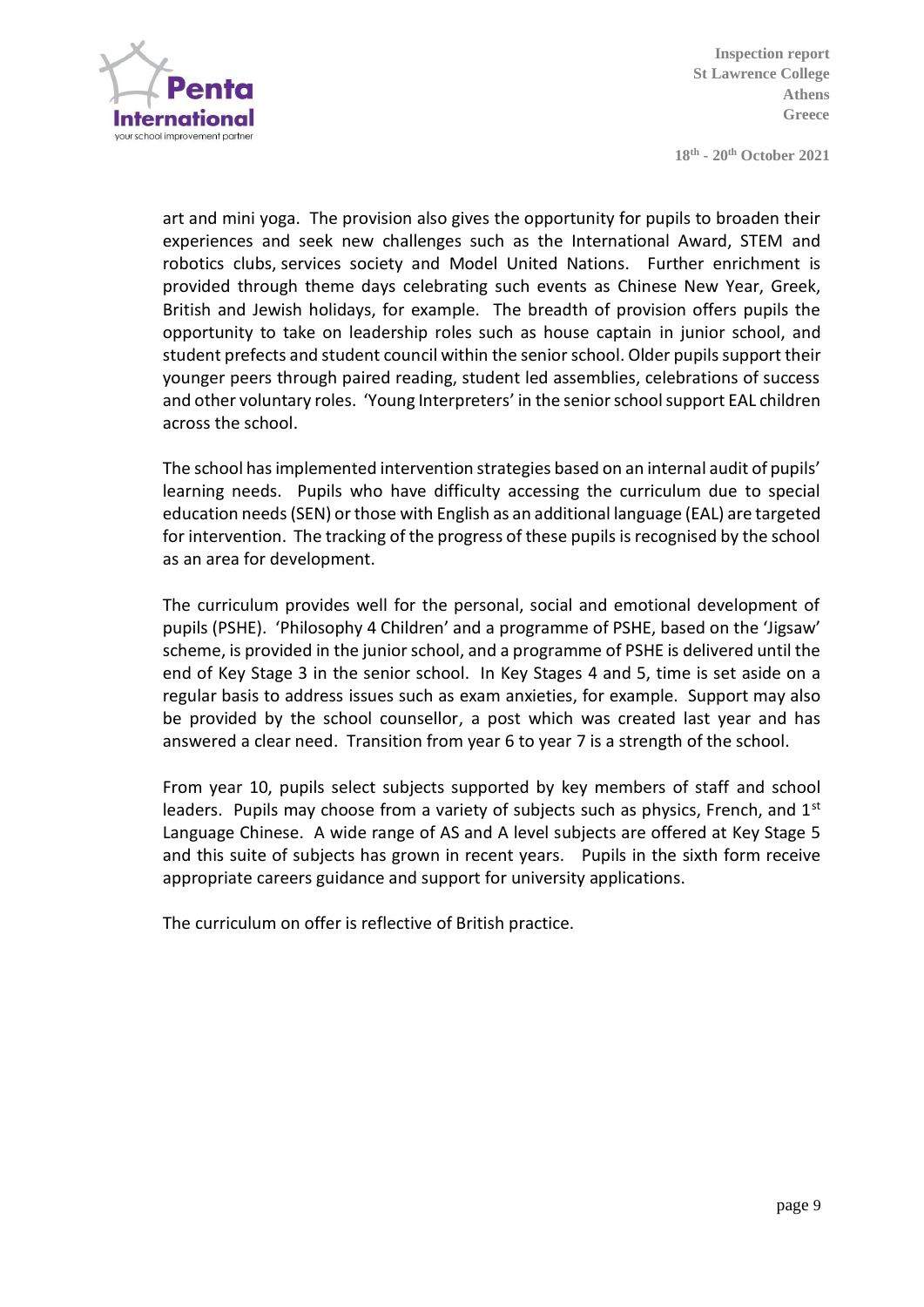

**18th - 20 th October 2021**

#### 5.2 Teaching and assessment

The school meets the standard for BSO. The quality of teaching and assessment is good: there is no unsatisfactory teaching and some lessons show outstanding features.

Teaching in EYFS and KS1, whilst often based around practical activities, tends to be teacher led and focuses on the acquisition of core subject knowledge and skills. The school recognises the need for increased opportunities for children to initiate and lead their own learning, in order to become creative, enquiring, independent learners

Teaching is good with some elements of outstanding practice in Key Stage 2 and the senior school, which enables pupils to acquire new knowledge, and for most to make good progress from their starting points. The teaching of English, both reading and writing, is a strength and the quality of work and outcomes are excellent. In the senior section, transitions are smooth and teachers greet pupils on arrival to every lesson. This helps to set the tone for a positive start to the lesson and assures pupils are focused and ready to learn. The pace of lessons is good. Learning objectives are clear and specific. In most lessons, teachers use questioning well to develop and probe pupils' understanding. There is a range of activities in lessons which engage the pupils and provide opportunities for independent activities, paired work and reflection.

Lessons are robustly planned across the school, in year group teams or subject departments to cater for the majority of pupils. Short term planning is derived from schemes of work and long-term overviews. Planning evidences the use of the three-part lesson and shows planned differentiation with some links to other areas of the curriculum. Strategies for children 'working towards' and SEN are clearly identified in planning, however, challenge of an appropriate level for those children capable of greater depth, particularly in mathematics, must be more explicit. Planning in EYFS and KS1 needs to be further developed to ensure time in lessons is used to maximum effect.

Teaching is effective and demonstrates teachers' good subject knowledge and understanding. Consistency is promoted through following and adapting schemes, CPD to develop practice, lesson monitoring through observations and learning walks, and shared approaches to resources; this includes teaching assistants supporting throughout a year group in Key Stage 2.

Students are extremely well behaved and attentive in lessons. In the best lessons, pupils are actively engaged in activities throughout with, for example, teaching strategies such as onion talk and hot seating, or raising a coloured card to indicate the answer to a question. Strategies for asking for support included the use of 'helping cups' in the junior school and thumbs down.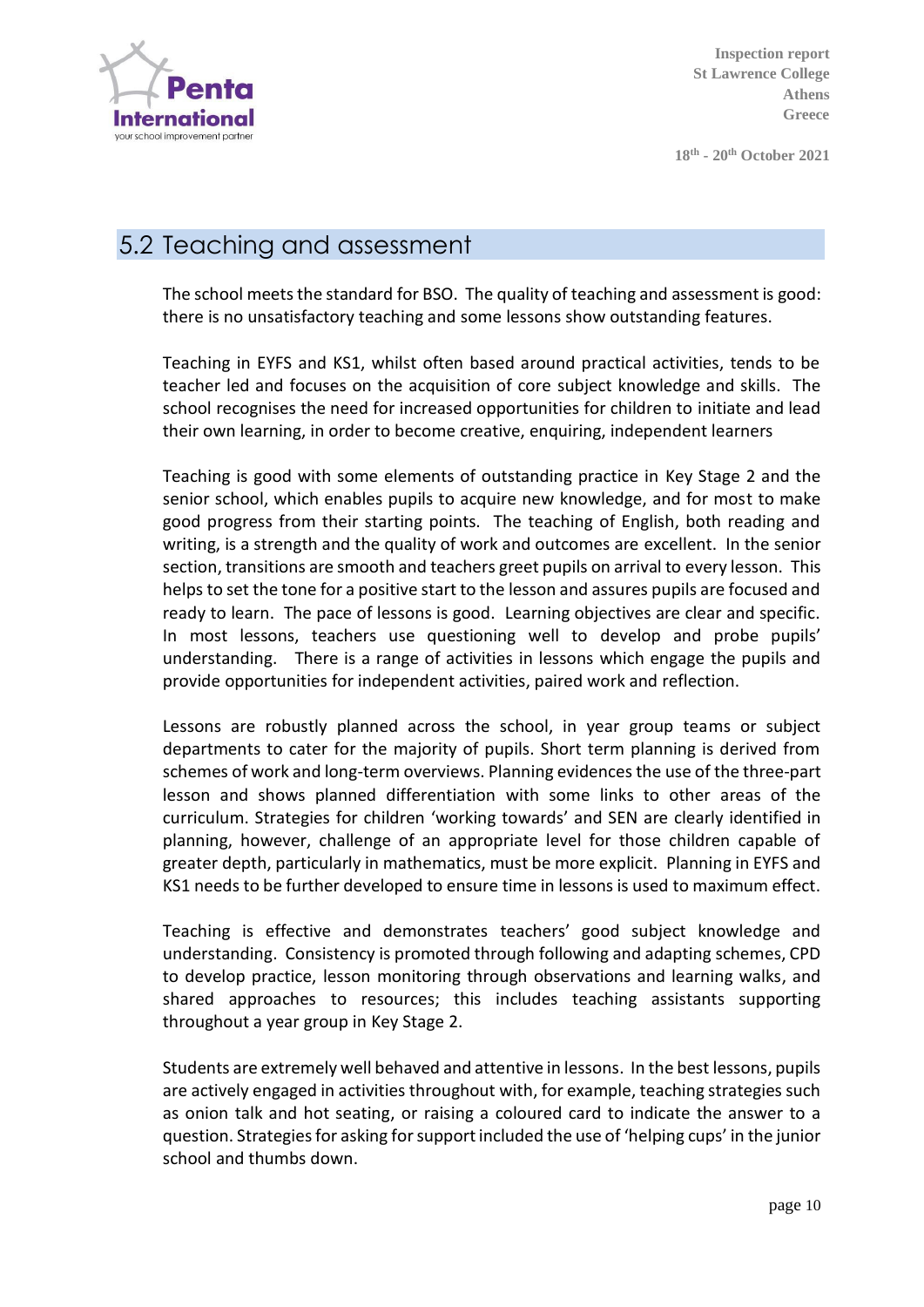

**18th - 20 th October 2021**

Pupils increase their understanding and develop their skills across all subjects, although there are often missed opportunities for accelerated progress. Teaching encourages pupils to apply intellectual and physical effort, however, the school recognises that opportunities for developing creativity, showing initiative and child-led learning need to be advanced.

In the best lessons, teachers planned differentiated learning activities, to support and challenge different groups of learners. For example, a Year 8 lesson on reproduction in plants had clear activities planned to extend the most-able pupils. In a Year 6 History lesson, opportunities for extended research, peer coaching and teaching enabled challenge for the most-able. However, this was not yet consistent across the school. In less successful lessons, higher achieving pupils were not encouraged to move their learning on when they had completed a set task. Instead, they were provided with additional tasks rather than questions or problems that could deepen their knowledge and understanding. In these lessons, questioning tended to be closed and limited, and learning was passive.

In many lessons, teachers use ICT to support teaching to good effect. In a Year 8 lesson on algebra, the teacher showed a PowerPoint presentation with an example of a pot of paperclips representing '*n'*. In this way, the pupils were able to quickly grasp and use terms and expressions such as *n*, *2n*, *n+4*, *n-3*, etc. Opportunities for pupils to use learning technologies for learning, presentation, research, collaboration and assessment, beyond formal ICT lessons, are limited. The development of provision in ICT is essential to better equip pupils with the skills necessary for  $21^{st}$  century life, work and study.

An assessment framework is in place to regularly assess pupils' learning, including formative, summative and standardised assessments. Much work has been done on developing formative assessment strategies however, the use of assessment data to inform planning or interventions is inconsistent. The school recognises that the use of a data tracking system will help with analysis of attainment and progress data of all pupils including those requiring targeted SEN support. This, in tandem with pupil progress meetings for all pupils, would enable the effective monitoring from baseline assessment starting points. Monitoring systems for SEN pupils should be developed to create a more refined, manageable and effective intervention model.

The majority of teaching styles and assessment equip pupils well with the knowledge and skills necessary to enter, or re-enter, the UK educational system at an appropriate level.

Classroom resources are of good quality; however, their range and quantity is inconsistent. Resources, including staff, are deployed effectively.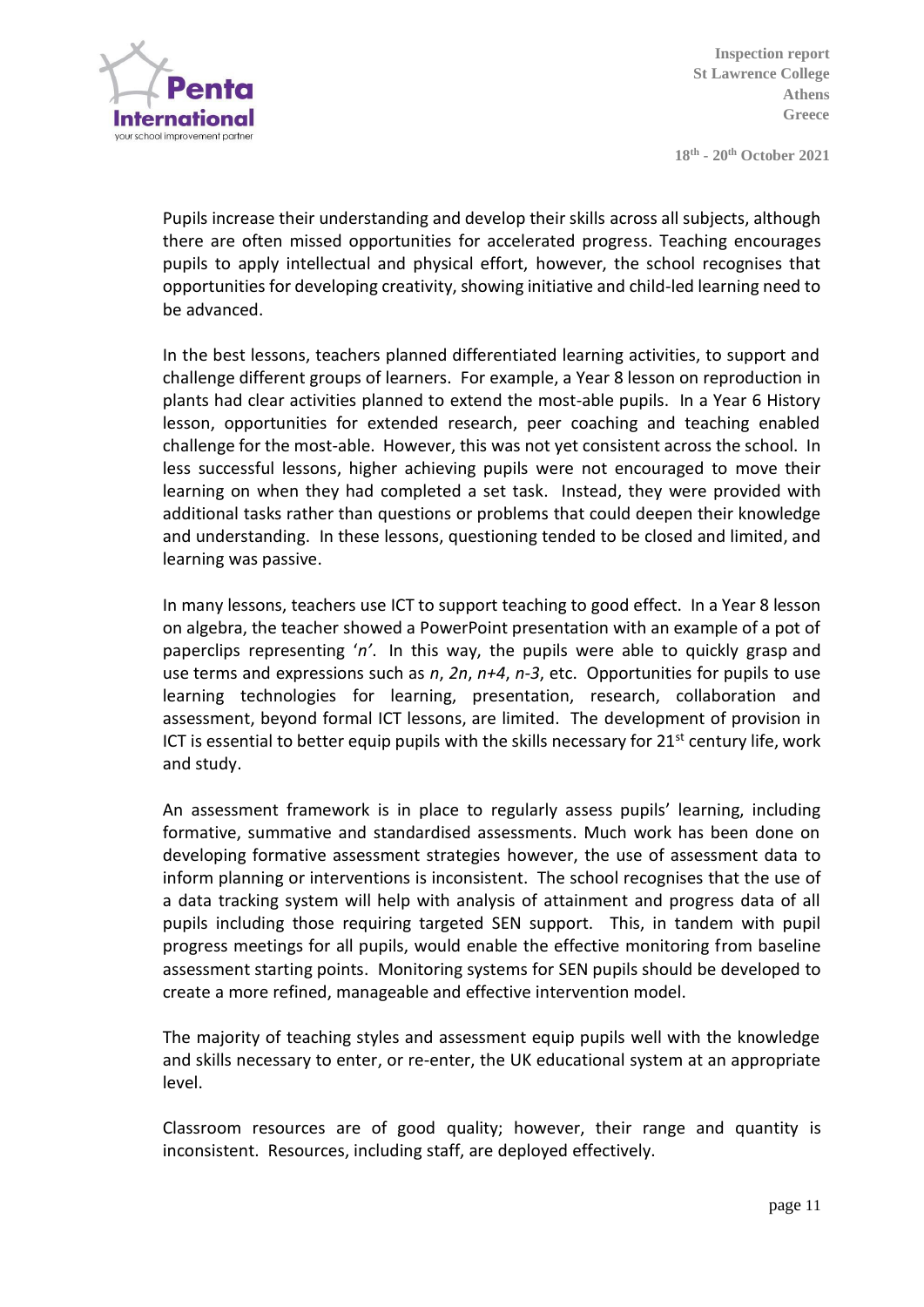

**18th - 20 th October 2021**

#### 5.3 Standards achieved by pupils

Academic attainment combined with a good curriculum, good teaching and high-quality care means that the standards at SLC are at least good and in many cases excellent.

Pupils in Foundation Stage 2 (FS2) and reception are assessed on entry. Teachers make use of observations to record pupils' progress along with computer-based assessments. Recent data of pupils in FS2 show strong progress in mathematics and language development. Structured language intervention focussed on early language and literacy skills has had an impact on the strong progress of Reception pupils in reading. Nearly all pupils make good or better progress in mathematics. Early years pupils are happy, secure and enthusiastic about their learning.

A high standard of attainment is maintained in Key Stages 1 and 2 in mathematics and writing. Trends in reading show that there is continuous improvement in this area of the curriculum.

The attainment levels of pupils in Key Stages 3 to 5, as shown in internal assessment and external examination data, are outstanding. The manner in which the curriculum, teaching and assessment systems work in unison means that pupils in the senior school attain grades which are in line with or above UK national standards.

Pupil attainment and progress in the senior school is recorded and analysed, through regular teacher marked assessments. The senior school also uses standardised external assessment data including MiDYIS and Yellis, IGCSE and A level data. This data is being used effectively by teachers to inform pupils and parents of their current attainment levels and to set individual learning targets to promote the progress rate for individual students. However, the school recognises that more robust data analysis is an area for development.

Data for IGCSE and A Level show pupils' attainment is significantly above UK averages in recent years. The proportion of IGCSEs that has been awarded an A/A\* grade has risen steadily. The trend in IGCSE and A Level results is upwards and positive.

Pupils' behaviour in lessons, around the school and during breaks is outstanding, as is their attitudes to learning.

Attendance figures indicate a good level of attendance. Absences have related mainly to COVID-19 since the school has been able to re-open. The school recognises the punctuality of pupils as a challenge and has put in place measures to address late arrivals, which are proving effective.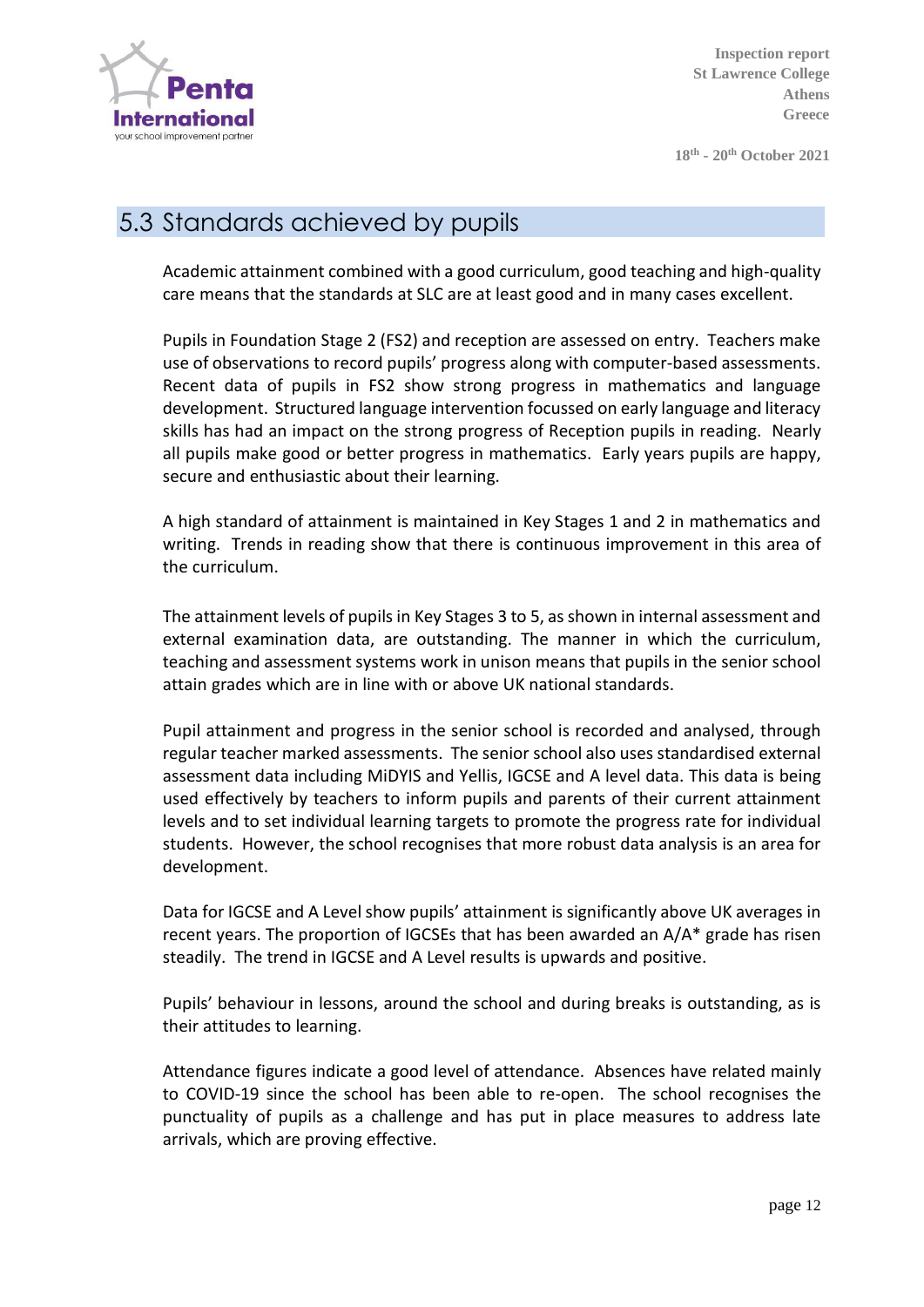

**18th - 20 th October 2021**

## 6. *Standard 2* Spiritual, moral, social and cultural development of pupils

The spiritual, moral, social and cultural development of pupils is excellent, it is a key strength of the school. Pupils' of SLC demonstrate strong personal, spiritual, moral, social and cultural development in all respects and significantly strong in some respects.

Pupils are confident yet humble, courteous and respectful to others with excellent manners. Their attitudes to school and learning are exceptionally positive, and they are proud of their school and its community. Standards of behaviour are high, with clear expectations set which are actively promoted by all staff, enabling pupils to develop their self-knowledge, self-esteem and self-confidence. In a Year 7 science lesson on the human reproductive system, the teacher used questions well to probe pupils' understanding and responded to incorrect answers in a sensitive manner. This helped to boost pupils' self-confidence and reduce any potential embarrassment in the topic.

Pupils' spiritual development is harnessed through the strong daily adherence to the school's core values of tolerance, respect, honesty, positivity and community. Through the curriculum and ECA programme, pupils are offered opportunities for inner reflection, for example the popular gardening, mindfulness and yoga clubs. A senior year 8 science lesson on plant reproduction, involving the dissection of a flower, resulted in awed comments from pupils concerning the symmetry and intricate detail of the parts of the flower. Assemblies also provide opportunities for the development of pupils' spirituality; a senior school assembly sensitively explored the concept of taking pride in yourself and others.

Philosophy for Children (P4C) is timetabled on a fortnightly rotation with PSHE in Key Stage 2. The P4C programme equips pupils with enquiry and reasoning skills, to encourage an empathetic and balanced view of different philosophical, moral and ethical questions; these themes are continued into Key Stage 3. In a year 7 English lesson, pupils were considering the impact of ageing and positive ways to enrich the lives of older people. Asked to reflect on a short video showing nursery children visiting an old people's home, one pupil commented "It shocked me when the old lady said, 'I think I've found a new purpose in life'".

Pupils take responsibility for their own behaviour and show initiative as to how they can positively contribute to the school and wider community. A year 1 child questioned another pupil about his behaviour, asking why he behaved in a way that did not show care and respect to others. Consequences for poor behaviour can be a choice of a headmaster's detention or school community service. The implementation of the Jigsaw PSHE programme, P4C and the embedding of the school's five core values support and promote the positive behaviours seen around the school. In the junior school, key themes are intrinsically linked throughout the curriculum and referred to often. In the senior school, PSHE is addressed through daily form time and assemblies; it is also supported in other curriculum areas, such as biology and history.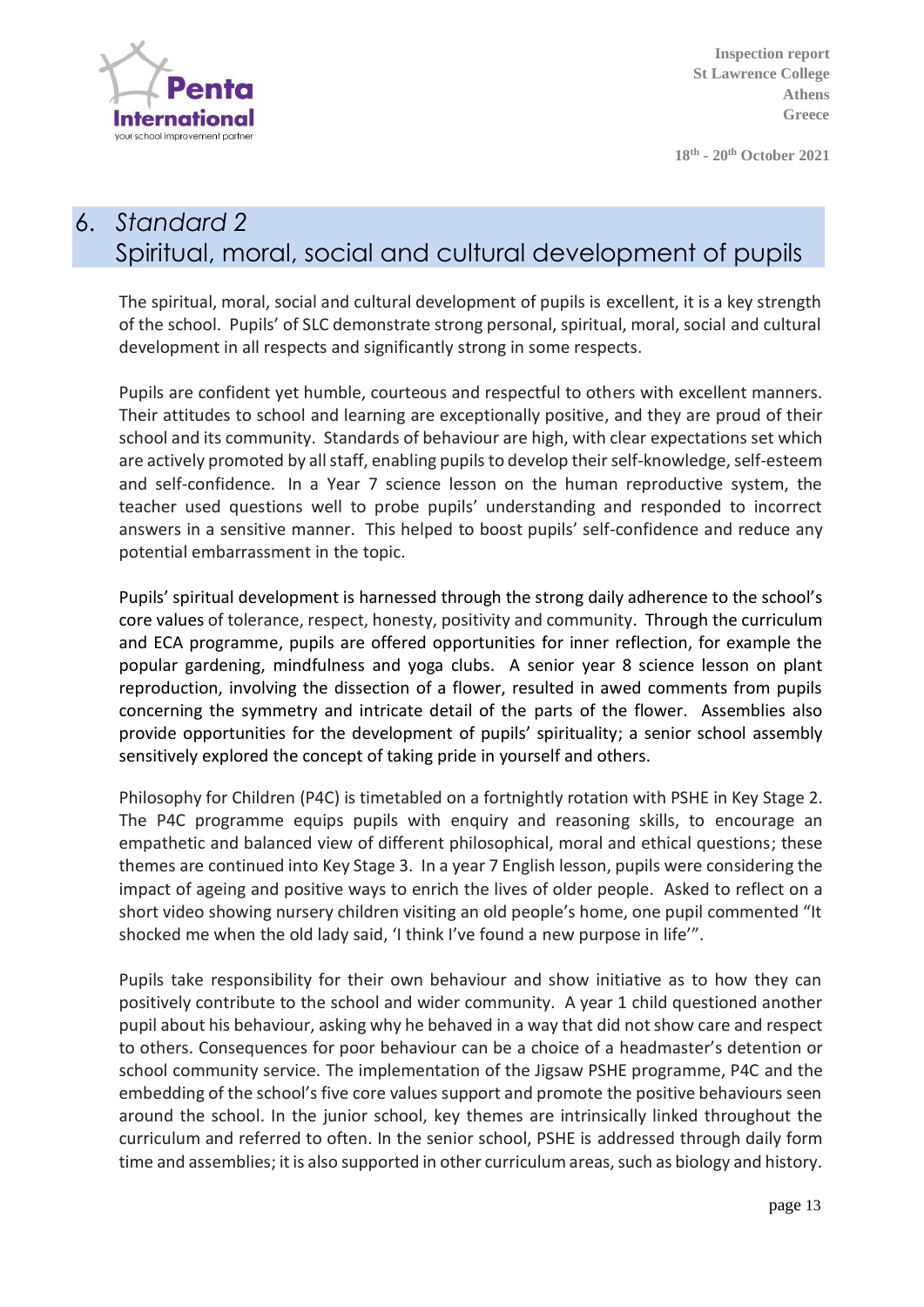

**18th - 20 th October 2021**

Although still being embedded, the school's values and vision are displayed prominently around the school. These link well with the fundamental British values of democracy, rule of law, individual liberty, and mutual respect and tolerance of those with different faiths and beliefs. Pupils take responsibility for their learning and behaviour, and know right from wrong. Pupils engage with the wider local community through volunteer work, organised by the charity ninjas in the junior school, for example donating food and time to a community soup kitchen and visiting an old people's home. The school actively promotes tolerance, a respect for human differences and acceptance of a range of lifestyles: this is achieved within the laws of the host country.

Relationships between staff, pupils and peers are excellent. Pupils develop strong inclusive friendship groups, which are evident within school and through the strong alumni contact on social media platforms. Pupils are aspirational for their future careers, with younger pupils expressing ambitions to become vets, scientists, dentists and teachers. Careers guidance is of a high standard and pupils are supported to make choices about which university courses suit their career intentions. Pupils are extremely well prepared and supported for the next stage of their education, employment training and have attained or are on course to gain relevant qualifications.

Pupils have many opportunities to develop cultural understanding. The student body is made up of over 50 different nationalities, creating a diverse community where pupils are given the opportunity to learn about and respect different cultures, as well as learning to make friendships and build relationships with others from different cultural backgrounds. Enrichment activities and themed events throughout the school such as Black History Month and the celebration of Chinese New Year, allow pupils to celebrate diversity in the school community and the wider global context.

Attendance is good. Pupils arrive to lessons on time; punctuality to school has shown improvement, as a result of robust follow-up with parents. Transitions between Key Stages is supported with visits, online parent meetings and sharing of school maps and timetables.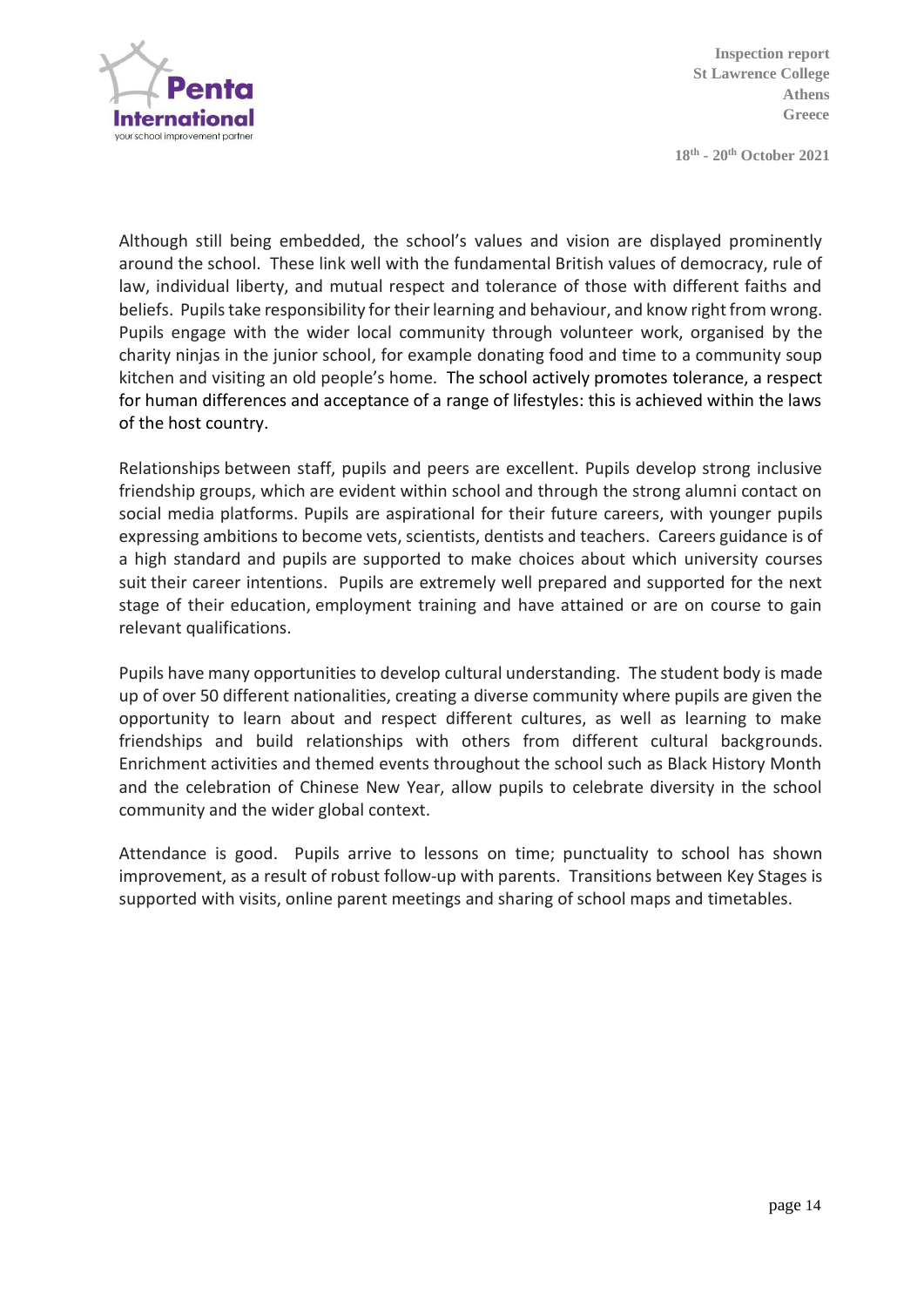

**18th - 20 th October 2021**

### 7. *Standard 3* The welfare, health and safety of the pupils

The overall welfare, health and safety of pupils is good and fully meets the standard for BSO.

Pupils are exceptionally well cared for. Safeguarding of pupils is regularly reviewed, and risk assessments for trips and visits are in place. The wellbeing and safeguarding team meet regularly to discuss any pupils causing concern. Safeguarding training is provided annually for all teaching staff, with advanced training for the four DSLs. The delivery of safeguarding training for other staff, including all ancillary and support staff, would strengthen provision in this area.

The school site is secure. A perimeter fence is in place with CCTV and 24-hour security. There are clear signing in procedures and lanyards are issued to identify visitors. Strict exit and entrance procedures are in place throughout the school day. Pupils are appropriately supervised during break and lunch times. The sports facilities and swimming pool areas are secure. The cleanliness and maintenance of the site is exemplary, with support staff visible throughout the day.

The school employs two full time school nurses who remain onsite throughout the day to meet and medical requirements of pupils. The nurses maintain an incident log and deals with minor injuries and illnesses. The school has a specialist doctor who visits twice a month.

School transport services are good. There is a robust system in place to ensure quick and efficient pick up and drop off. At the beginning and end of the school day, staff including the security team, supervise the safe arrival and departure of pupils.

Regular fire evacuation drills take place and fire extinguishers are regularly checked. However, current systems in place for evacuations could be refined to increase safety and efficiency.

The school's management information system, iSAMS is well used to record attendance as well as log incidents about pupils. The Pivotal approach to behaviour management is embedded in the school. Pupils' behaviour in class and around the school is excellent and is a credit to the staff and policies and systems in place. The relationships between staff and pupils ensures learning takes place in a safe, trusting, calm and purposeful environment.

Clear zero-tolerance stance on bullying is communicated to pupils through events like 'Friendship Friday', posters on the back of toilet doors, form time discussions, assemblies, and the PSHE curriculum. Any cases of bullying were dealt with quickly. Pupils are taught how to stay safe online, in and outside of the school.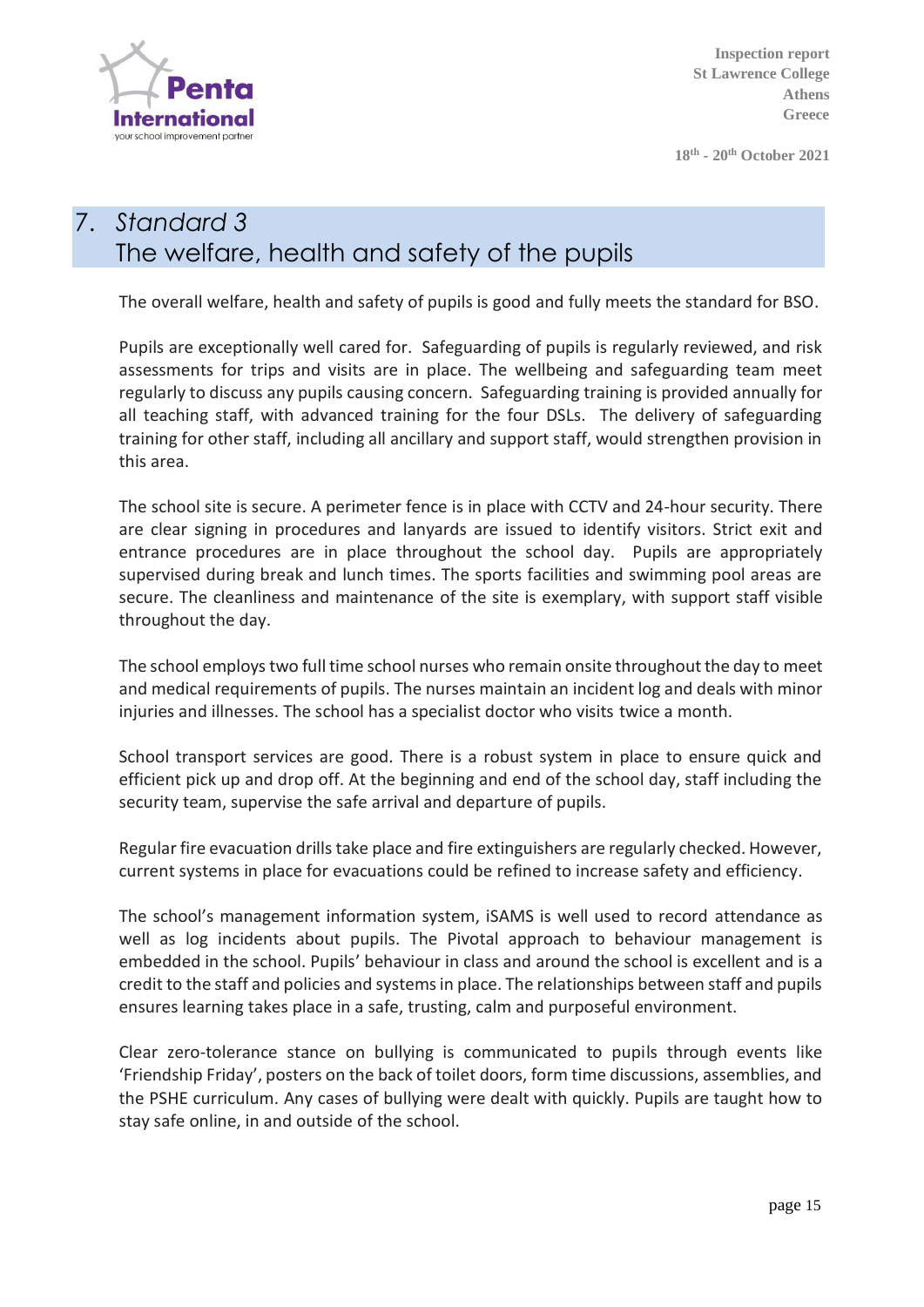

**18th - 20 th October 2021**

Pastoral systems across the school work well and have a high profile. The pastoral support for pupils in Key Stage 5 is exemplary with pupils being equipped for life beyond their school years. Pupils interviewed agreed that they felt valued and safe at school. Pupils also felt that their teachers cared well for them and they know who to talk to if they need help. The parents interviewed confirmed that they felt their children were happy and safe in the school environment.

A school counsellor has recently been appointed to work with pupils across the school, to support their personal and social development. Pupils may self-refer for counselling. The school counsellor's office acts as a 'safe place' for pupils to visit.

The school promotes healthy eating through PSHE lessons and assemblies. In PE, a healthy, active lifestyle is encouraged and teachers discuss healthy food choices with pupils and parents. The school canteen provides freshly cooked food. A number of water dispensers are available across the school allowing children access to water throughout the day.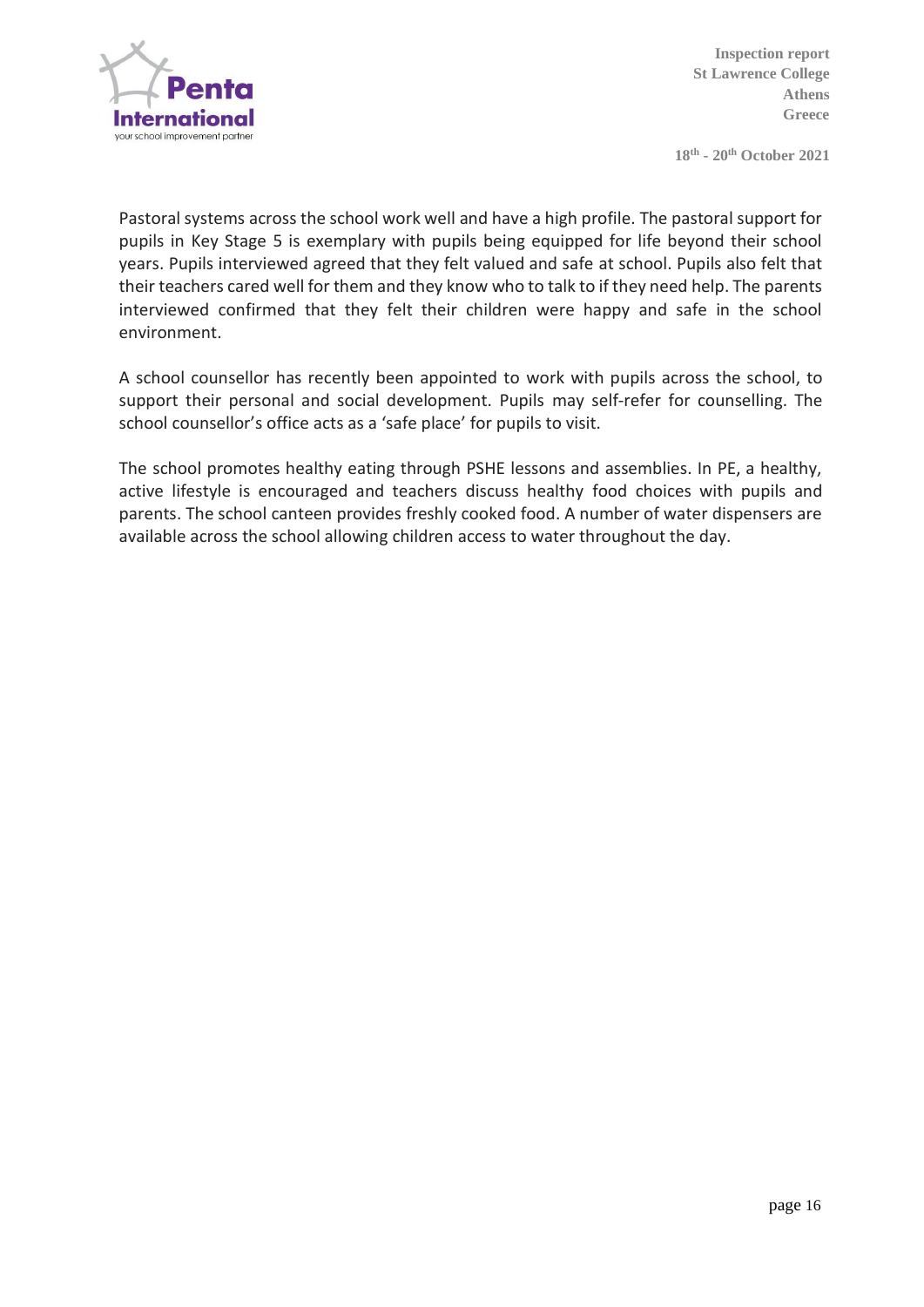

**18th - 20 th October 2021**

## *8. Standard 4* The suitability of the proprietor and staff

The suitability of the proprietor and staff meets the standard for BSO accreditation.

The owners of the school are involved in the school on a day-to-day basis, holding the roles of managing director and business manager. They oversee the business and administrative aspects of the school, while handing responsibility for the academic programme and pupil welfare to the headmaster and headteacher of juniors.

Procedures for staff recruitment and selection are rigorous. At the initial application stage, the suitability of staff to work with children and their legal right to work in Greece are checked. Safer recruitment practices are in place and thorough background checks are made before any member of staff is employed. All teaching staff are suitably qualified to teach their age range and subject area. British staff have UK qualifications and/or experience with the age range and subjects being taught. Greek and other national teachers have appropriate qualifications and experience. Despite challenges in staff retention and recruitment, due to the weakened Greek economy and complexities created by Brexit, the school has been successful in appointing well-qualified and experienced staff who can contribute effectively towards the school's further development priorities.

The school keeps a thorough single register of all staff and volunteers who currently work in the school, and made this available to inspectors. This details all background checks undertaken on staff, and the dates they commenced and ceased working in the school. It is maintained securely and kept rigorously up to date. The school has created a culture of vigilance where student welfare is actively promoted.

The school considers staff professional development to be an area of great importance, whilst operating under the legalities of the Greek employment framework. Lesson observations, learning walks and professional dialogue are used to monitor standards of teaching and learning and identify development needs. CPD has been targeted at specific areas and the leadership team recognise the value of using expertise within the staff body.

*9. Standard 5* The premises and accommodation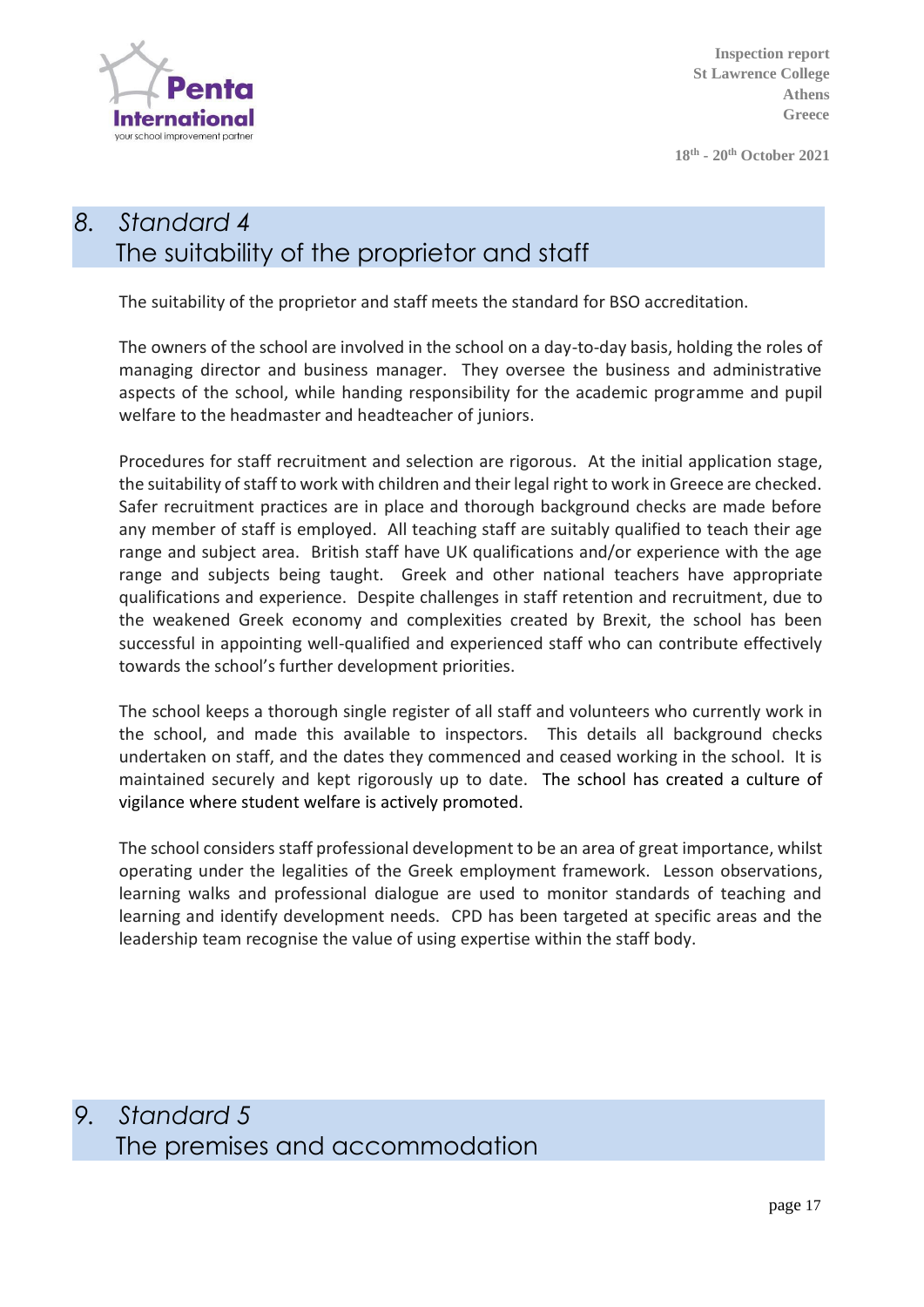

**18th - 20 th October 2021**

The premises and accommodation at SLC are good: some aspects are excellent. Extensive high-quality on-site facilities are available for PE, ECAs and sports clubs.

Buildings are purpose built, with good lighting, sound-proofing, cooling and ventilation. The buildings are well maintained and the maintenance team ensures that all equipment is kept to a good standard; damaged furniture and equipment is repaired or replaced when problems are reported.

Classrooms, although not large, are well resourced and the furniture is generally to a high standard. The science labs, computer suites, and art rooms meet the needs of all age groups and curriculum requirements. A stimulating learning environment is created for the pupils. Displays in classrooms and corridors support learning. They also promote the school's values of tolerance, respect, honesty, positivity and community.

The school provides appropriate changing, toilet and washing facilities for the sole use of pupils, with separate toilet facilities for boys and girls aged 4 and over. Staff have suitable toilet facilities. All toilets have an adequate supply of hot and cold water. The temperature of the hot water is carefully regulated to ensure it does not present a threat of scalding to pupils or adults. Drinking water is readily available.

Security is of a high standard and there is CCTV surveillance around the perimeter fence. Very close attention is paid to both campus security and health and safety, including cleaning and hygiene. Visitors enter the school through a security gate and all visitors report to reception on arrival. There are currently no students with physical disabilities who would require additional facilities, however, the school site provides suitable access for all.

Two full time, fully qualified nurses are on duty throughout the school day and present out of school hours whenever there are pupils on the school grounds. They are based in a suitably equipped clinic with all necessary resources for immediate and short-term care. The nurses maintain clear records of pupils' health issues and contact parents as appropriate.

Plans are in place to further expand the school to meet the needs of the community. A proposed multi-purpose complex includes a performing arts centre with dressing rooms and stage, gallery and exhibition space, conference centre and two music rooms.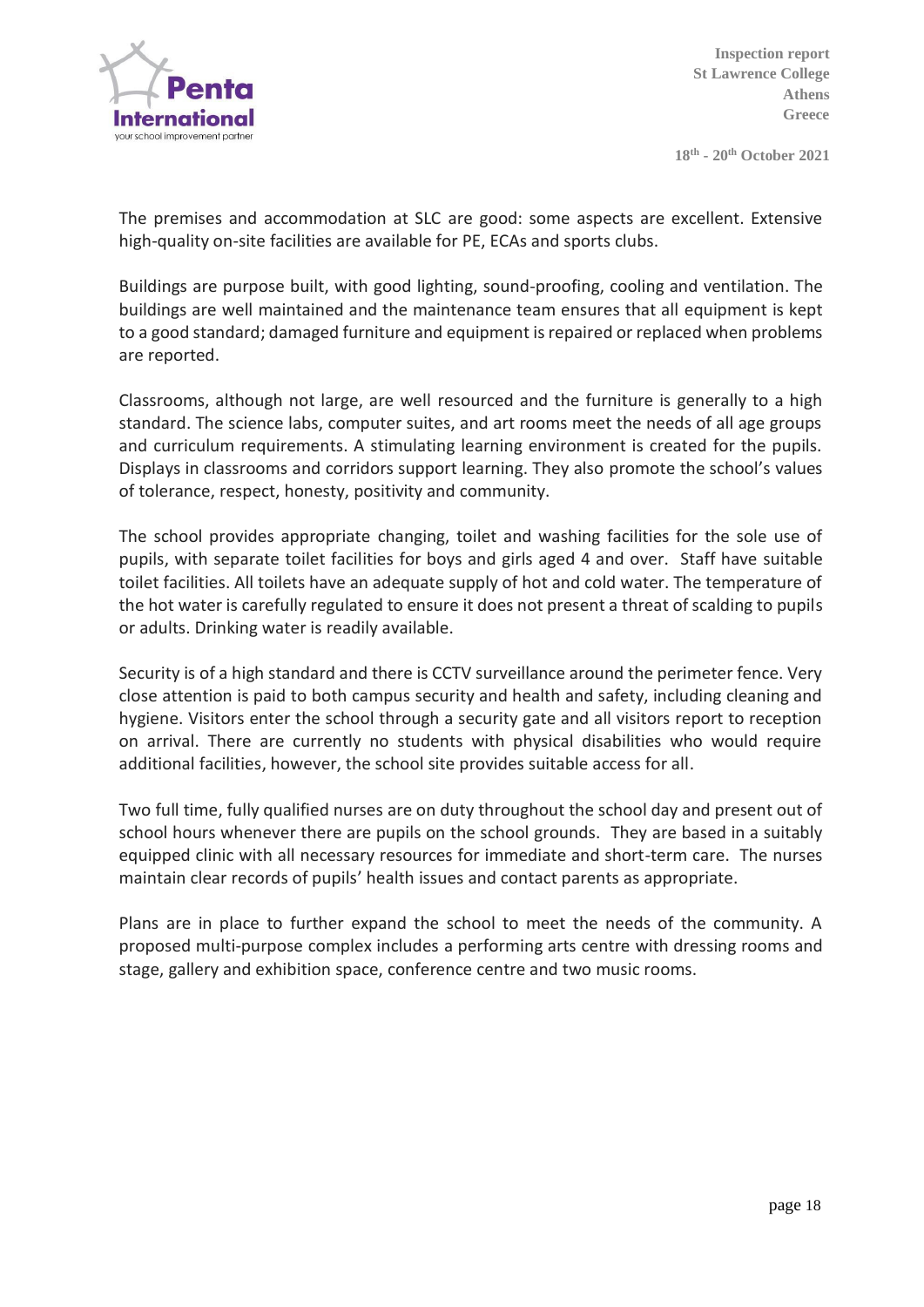

**18th - 20 th October 2021**

## *10. Standard 6* The provision of information for parents, carers and others

The provision of information by the school is excellent and meets BSO requirements in terms of quality, variety and comprehensiveness.

The school website publishes the contact details of the school, including the school's address, email address and telephone number. These details are also included on letters from the headmaster and headteacher of the junior school. The school's vision is available to view on the school website and together with the school rule of 'Ready, Respectful, Safe' is visible through displays in classrooms and corridors across the school.

Information, which provides admissions advice, support, policies, and the most recent inspection report for prospective parents is also accessible via the school website. There is also access to key policies, such as the anti-bullying, positive behaviour and health and safety policies on the school website.

Key curriculum information is provided on the website and termly curriculum plans are sent to parents in the junior school. The school recognises that the website does need to be updated to reflect schemes of work in the senior school.

The group of parent representatives expressed that they appreciate the level of communication from the school and the ability to contact teachers and school leaders easily. Parent issues and complaints are dealt with effectively and in a timely manner. Teachers maintain regular contact with parents, to share positive aspects of a child's day. Appointments with staff can be made via email or telephone.

Pupil progress is shared with parents at parents' meetings and through formal reports sent home twice a year. Reports include attainment information, attitude and effort. Pupils in years 11 to 13 receive a report before formal exams commence to give them the opportunity to work on targets during their revision period. In the senior school, comprehensive attainment data from external assessments such as MidYIS tests are sent to parents.

The school has an open-door policy and has in the past, invited parents to attend events such as drama performances, fundraising activities, orientation meetings as the beginning of the year, talks on different topics such as diet and physical development, and assemblies. The school is looking forward to having these events again once restrictions are lifted. Informal communication is encouraged, teachers and senior leaders are visible in the mornings and at pick up times.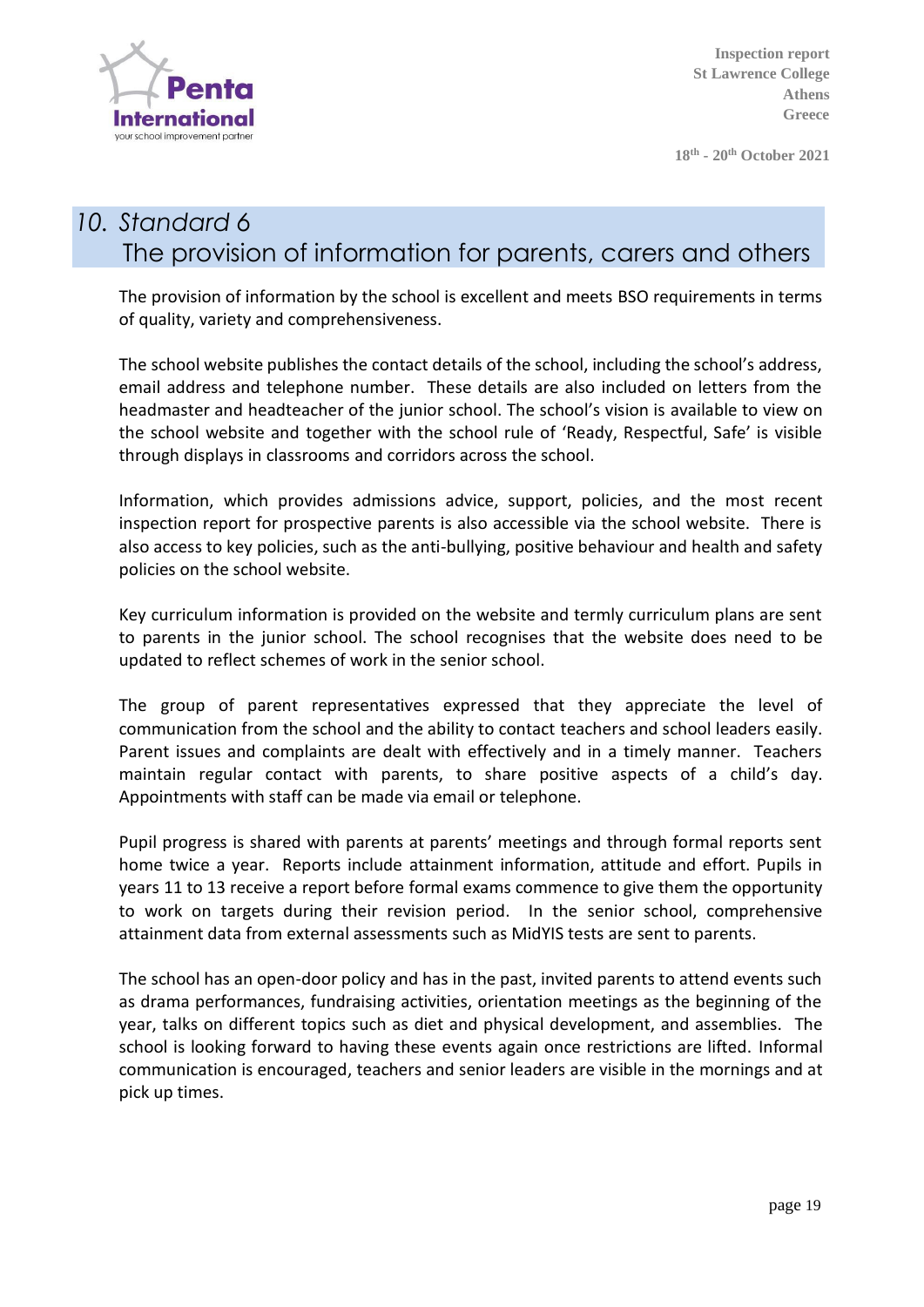

**18th - 20 th October 2021**

Parents representatives described their children as coming home, 'Happy and excited to talk about their day in school'. They value the home-school communication which helps them to support their children's learning at home.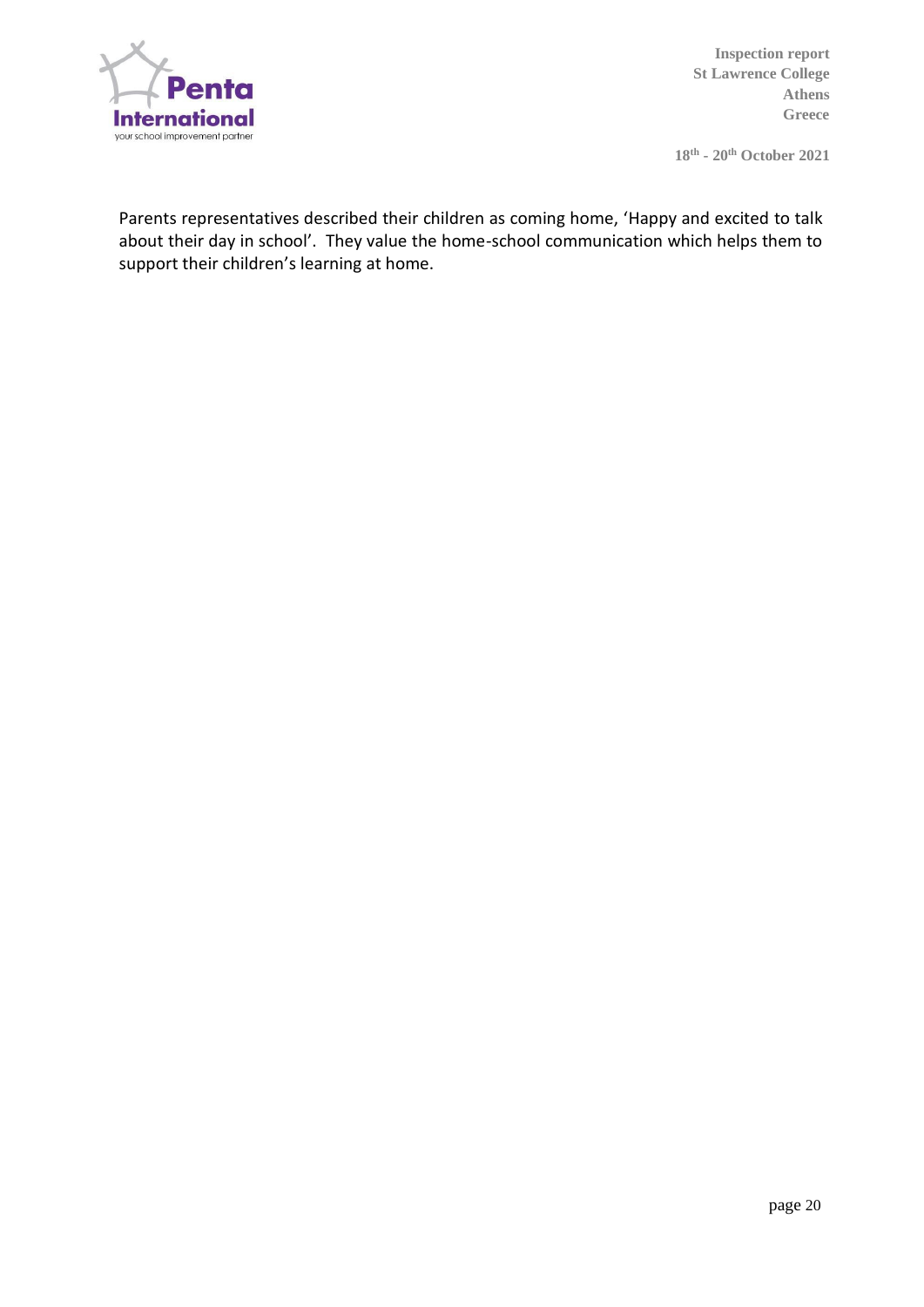

**18th - 20 th October 2021**

## *11. Standard 7* The school's procedure for handling complaints

The school's policy and practices for handling complaints fully meet the BSO requirements.

The school publishes its complaints policy on the school website, which clearly sets out the procedure that would be followed in the event of a complaint. The emphasis is on speed, excellence in communication with an appropriate level of school hierarchy involvement and a speedy resolution to the issue.

In the first instance, complaints are handled by the relevant teacher or member of staff. This may be escalated to the Key Stage leader, head of department or senior leader in the junior or senior school. A resolution should be reached within three working days.

If a resolution is not found, the matter may be escalated to a senior member of staff and a written response will be prepared. If the issue remains unresolved, it is further escalated to the headmaster of headteacher of junior school. The managing director becomes involved if the complaint is about one of the headteachers. If a parent so wishes, the complaint could be moved on to the formal complaints panel. A hearing would be arranged within five working days and the parent may be accompanied to this by one other individual.

At every stage, written records of the complaint are kept along with steps taken to resolve it and the final outcome. Correspondence, statements and records of complaint are maintained in a secure and confidential manner.

The school has never yet had to revert to the formal complaints policy. All complaints are dealt with quickly and resolved before escalation becomes necessary. There is no consistent theme to any parental complaints which have been raised in recent years.

Parental feedback indicates a high degree of satisfaction with both the speed of response and the outcome of any concern or complaint.